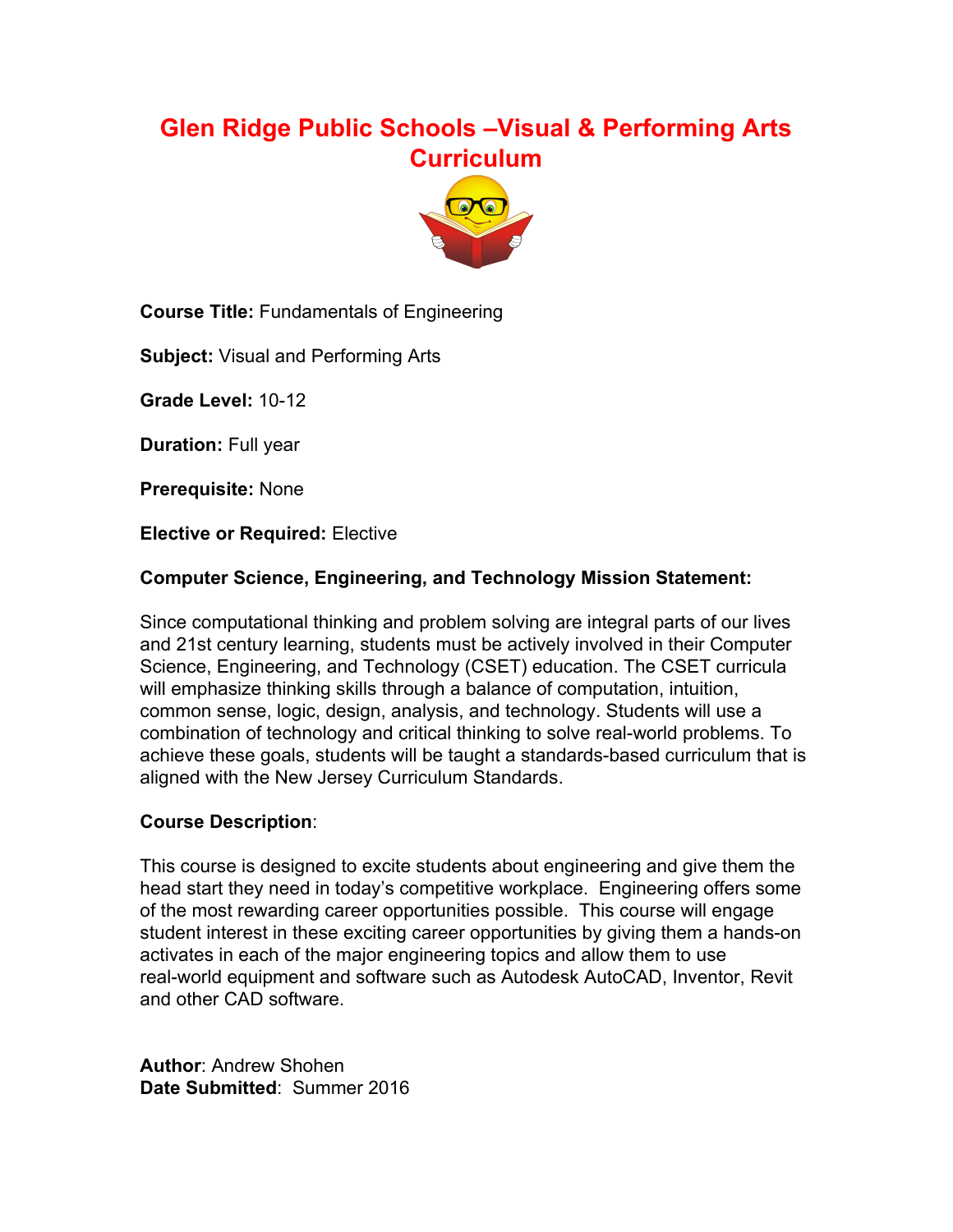# **FUNDAMENTALS OF ENGINEERING TABLE OF CONTENTS**

| <b>UNIT</b> | <b>TITLE</b>                        | <b>Timeline</b> |
|-------------|-------------------------------------|-----------------|
| 1           | Introduction to Engineering Design  | 3 Weeks         |
| $\mathbf 2$ | Design Process & Mechanical Systems | 5 Weeks         |
| 3           | <b>Electrical Engineering</b>       | 3 Weeks         |
| 4           | <b>Civil Engineering</b>            | 5 Weeks         |
| 5           | <b>Mechanical Engineering</b>       | 5 Weeks         |
| 6           | <b>Manufacturing Engineering</b>    | 5 Weeks         |
|             | Aerospace Engineering               | 9 Weeks         |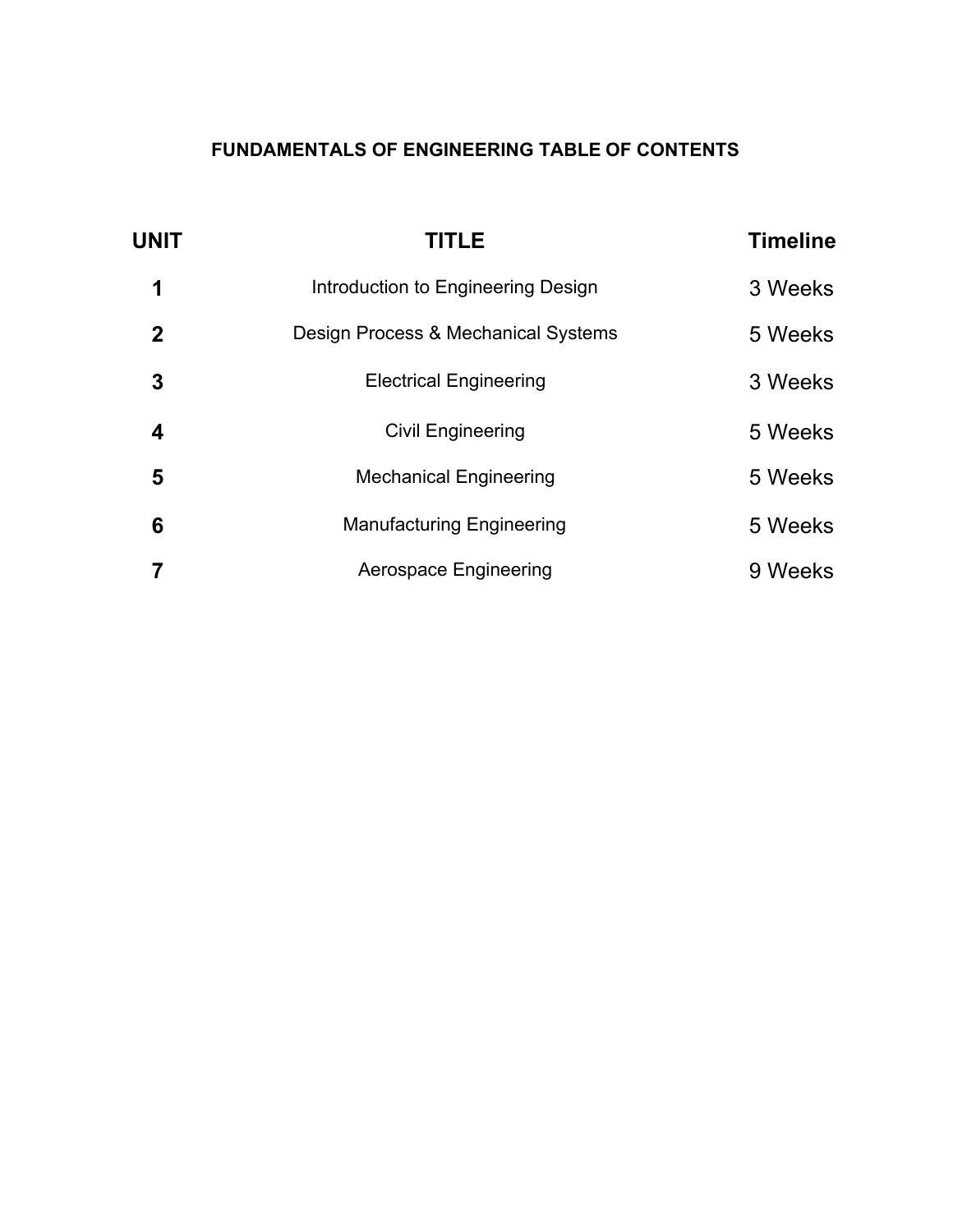Fundamentals of Engineering

### **Topic/Unit:**

#### Introduction to Engineering Design

#### **Approximate # Of Weeks: 23 Weeks**

#### **Essential Questions:**

- Why should you study engineering?
- How do engineers impact political, economic and cultural parts of our lives?
- How is the engineering design process used to create solutions to problems?
- How do criteria and constraints help to shape solutions?
- How can you design a product that has both from and function?

### **Upon completion of this unit students will be able to:**

- Create a digital notebook to reflect you career aspirations in Engineering. (8.1.12.A.1), (NJSLSA.W6), & (W.11-12.6)
- Understand the method of retrieving information through the public network and have a positive approach to copyright and original design. (8.1.12.D.1)
- Explain different fields of engineering and the professional duties of the specific engineer. (9.1.12.A.3)
- Describe the education and license necessary to become an engineer. (9.1.12.A.4) & (6.1.12.C.14.d)
- Research a technology that has evolved over time and predict the future changes for this technology. (8.2.12.B.4) & (8.2.12.C.2)
- Create a presentation that describes one field of engineering. (W.11-12.4)
- Explain the steps and process of the engineering design process.  $(9.3.ST-ET.4)$
- Design and create an original product following the engineering process. (8.2.12.D.1)
- Use CAD software to design an original prototype. (M.G-MG.A.3)
- Design and create an original device that has both function and form. (9.3.12.AR‐VIS.3)

### **Interdisciplinary Standards**

**Math**

• **M.G-MG.A.3:** Apply geometric methods to solve design problems (e.g., designing an object or structure to satisfy physical constraints or minimize cost; working with typographic grid systems based on ratios).★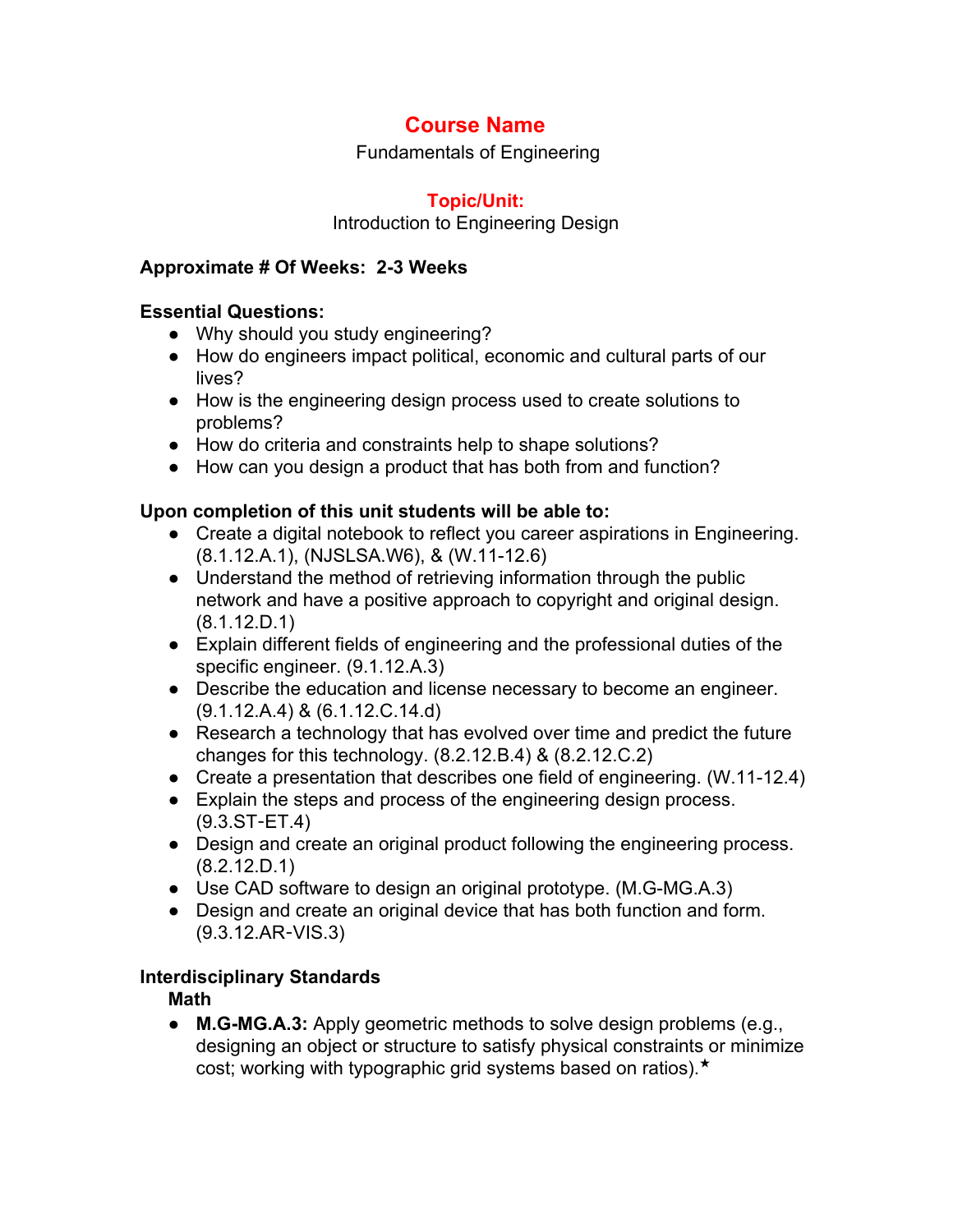### **English Language Arts**

- **NJSLSA.W6**: Use technology, including the Internet, to produce and publish writing and to interact and collaborate with others.
- **W.1112.4:** Produce clear and coherent writing in which the development, organization, and style are appropriate to task, purpose, and audience.
- **W.1112.6:** Use technology, including the Internet, to produce, share, and update individual or shared writing products in response to ongoing feedback, including new arguments or information.

# **Social Studies**

● **6.1.12.C.14.d**: Relate the changing manufacturing, service, science, and technology industries and educational opportunities to the economy and social dynamics in New Jersey

## **Technology**

- **8.1.12.A.1:** Create a personal digital portfolio, which reflects personal and academic interests, achievements, and career aspirations by using a variety of digital tools and resources.
- **8.1.12.D.1**: Demonstrate appropriate application of copyright, fair use and/or Creative Commons to an original work.
- **8.2.12.B.4:**Investigate a technology used in a given period of history, e.g., stone age, industrial revolution or information age, and identify their impact and how they may have changed to meet human needs and wants.
- **8.2.12.C.2:** Analyze a product and how it has changed or might change over time to meet human needs and wants.
- **8.2.12.D.1:** Design and create a prototype to solve a real world problem using a design process, identify constraints addressed during the creation of the prototype, identify trade-offs made, and present the solution for peer review.

### **Personal Financial Literacy**

- **9.1.12.A.3:** Analyze the relationship between various careers and personal earning goals.
- **9.1.12.A.4:** Identify a career goal and develop a plan and timetable for achieving it, including educational/training requirements, costs, and possible debt.

# **Career and Technical Education**

- 9.3.ST-ET.4: Apply the elements of the design process.
- 9.3.12.AR-VIS.3: Analyze and create two and three-dimensional visual art forms using various media.

### **Activities:**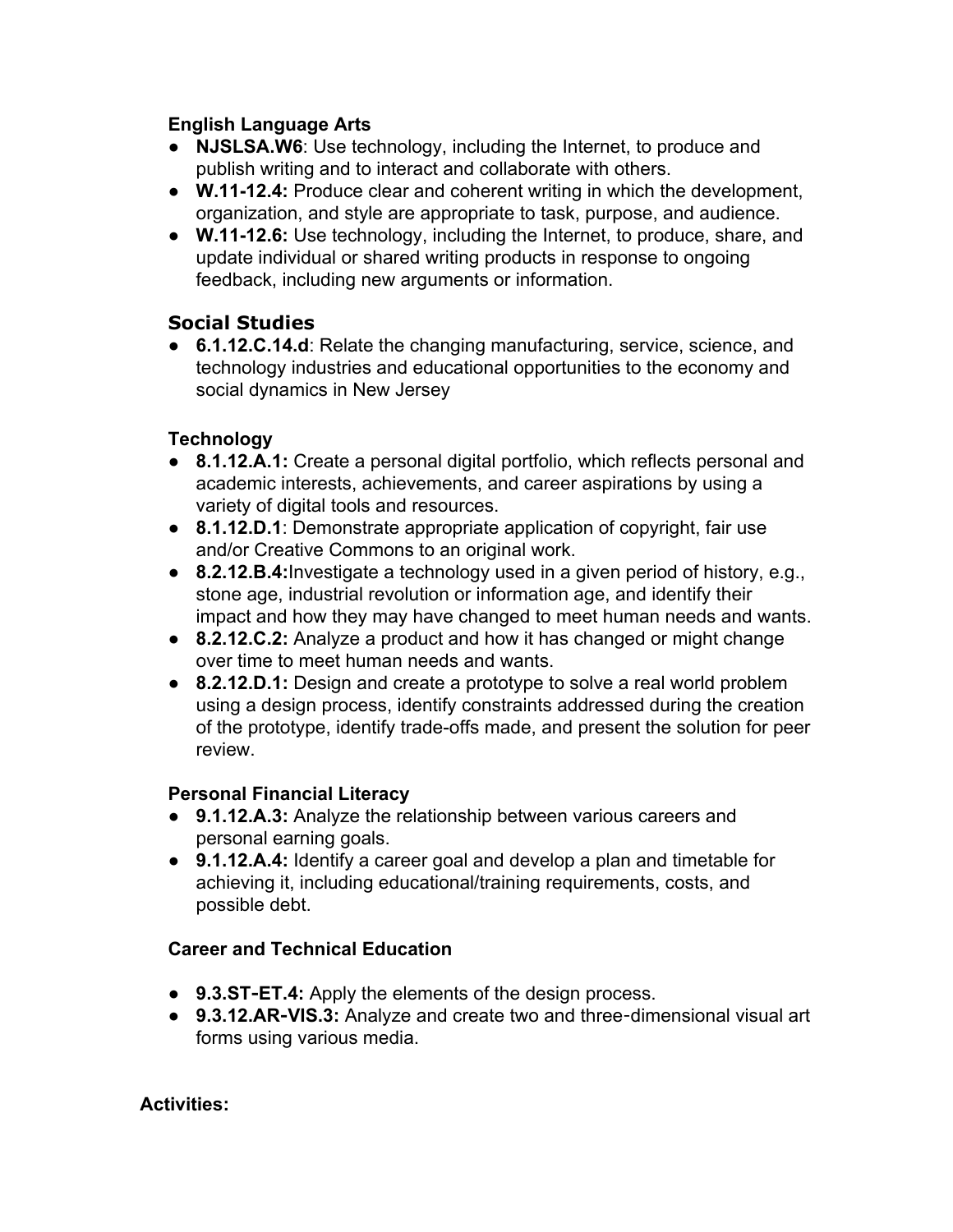- Students will use the Internet and other computer software to research and create a presentation that shows the past present and future projects a specific engineering field has worked on, are working on and may encounter in the future.
- Students will use a 3D modeling program to design and create a three-dimensional representation of a technology.
- Students will use CAD to design create alternative designs for a new product.
- Students will create digital notebook that will start with an Introduction to Engineering section for the engineering class.

### **STEAM Activities:**

- 3D Poster: Students will design and create a three-dimensional poster for the field of engineering of their choice. Posters will include a description of the field including degree requirements and licenses, starting and average salary and typical responsibilities. One famous engineer in the field. And a past present and future prediction of a technology in the field. The posters must be three-dimensional or include a three-dimensional object.
- Cell Phone Stand design: Students will use modeling materials to design for a cell phone stand. The device must improve a basic paper folded stand and include 2 new functions and improve 3 different forms (ascetics and ergonomics of the device. The will apply the design process, use tools and scale to create a real life size object.

### **Enrichment Activities**:

- Students will research topics of engineering societies, student organizations, and competitions to develop an appreciation of the field.
- Samples of engineering presentations will be displayed.
- Samples prototypes students have designed.
- Samples of product packing students have designed.
- Presentation of one field of engineer. Include:
	- a. A description of the responsibilities of the specific type of engineer.
	- b. The type of degree required.
	- c. Length of education or license needed for that field.
	- e. Starting salary and average salary for an engineer in the field.
- Product design: Design an original product prototype using the engineering design process.

### **Methods of Assessments/Evaluation:**

- Students will be assessed on their ability to research and design an informational display.
- Quizzes on careers in Engineering.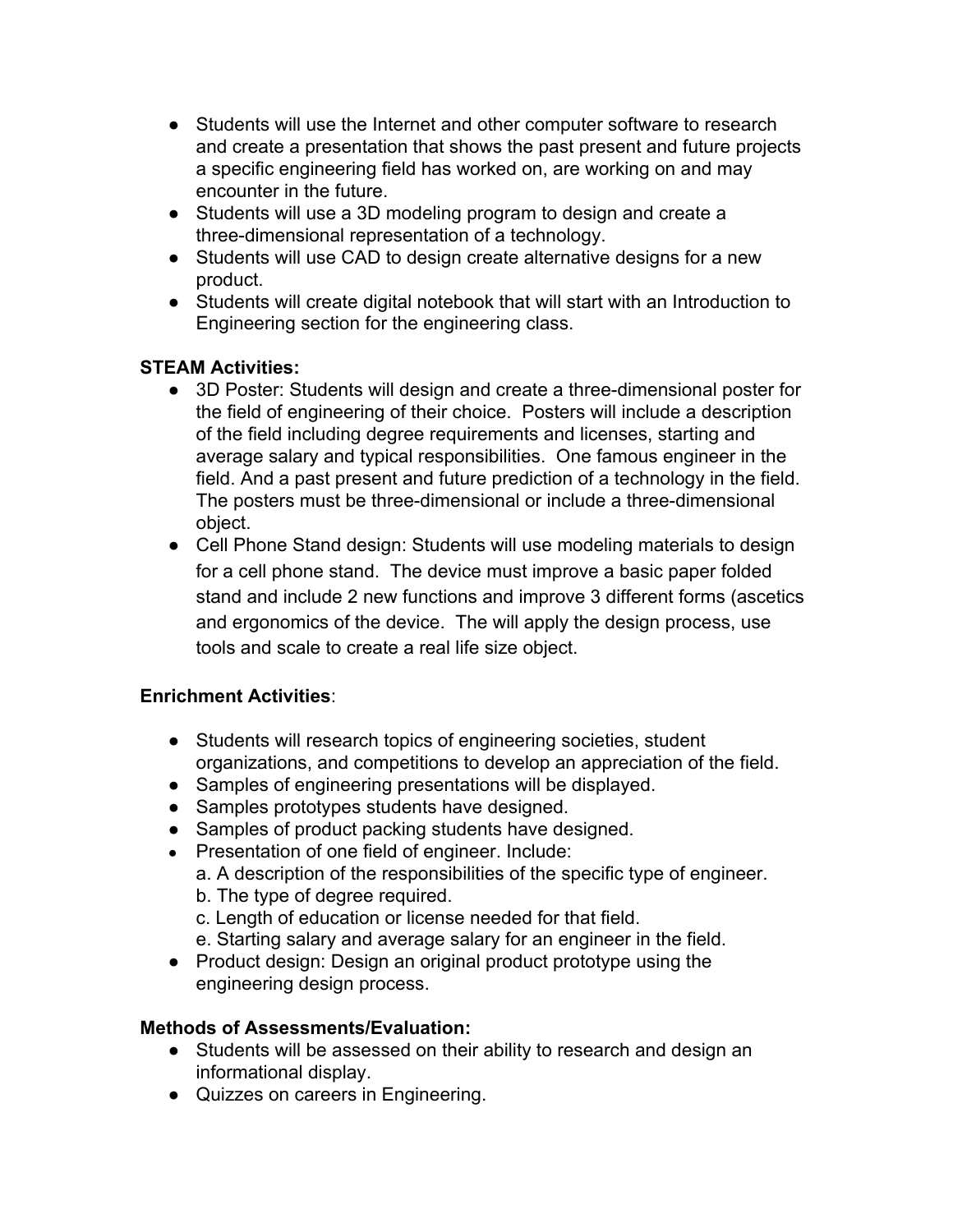- Students will present their finished presentations to the class to teach their specific field of engineering.
- Students will write a one-paragraph reflection paper describing how their design will improve the paper cell phone. They will explain how their design adds two functions and justify their ascetic and ergonomic improvements. They will create a final digital presentation to "sell" their new design.

### **Resources:**

- Textbooks: *Engineering Fundamentals Design, Principles, and Careers* o Chapters 1,2, 3 & 16
- Computers with AutoCAD and Inventor installed
- Handouts
- PowerPoint
- CAD or design software
- Poster boards
- Scissors
- Cardboard
- Cardstock
- Photo paper
- Rulers
- $\bullet$  X-acto knifes
- Tape/glue
- Plotter/Printers
- 3D printer
- TV/VCR/DVD
- Projector and screen
- Calculator
- Rulers

### **Online Resources**

● Mr. Shohen's page: http://www.glenridge.org/Page/3608 Design process:

http://www.sciencebuddies.org/engineering-design-process/engineering-desig n-process-steps.shtml

Paper Cell phone Stand:

- https://www.youtube.com/watch?v=7F4EN2lFP24
- http://www.cnet.com/news/six-free-diy-smartphone-stands/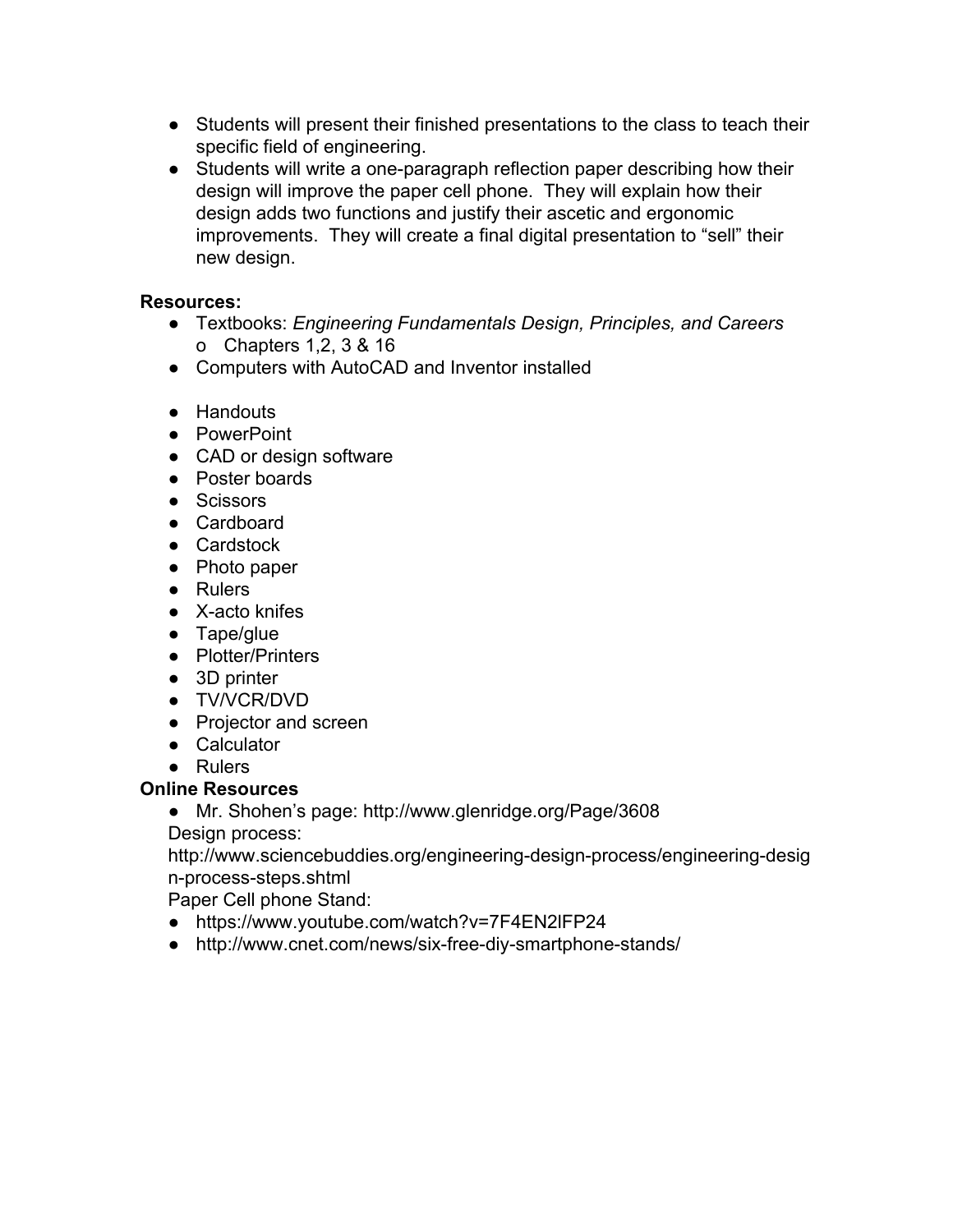Fundamentals of Engineering

# **Topic/Unit:**

#### Design Process & Mechanical Systems

#### **Approximate # Of Weeks: 45 Weeks**

#### **Essential Questions:**

- Who Creates design problems?
- When is the engineering design process complete?
- Why is communicating the solution so important?
- How does rapid prototyping improve the design world?
- What is the purpose of a final report after a project is completed and tested?
- How does mechanical advantage play a major role in increasing a force?

### **Upon completion of this unit students will be able to:**

- Identify steps of the design process including researching a problem, designing, building, testing and communicating the solution. (8.2.12.D.1) & (9.3.ST‐ET.4)
- Research mechanical systems found in catapults, trebuchets and ballista. (8.2.12.B.4), (NJSLSA.R1) & (6.2.12.C.3.d)
- Brainstorm numerous solutions to a technical problem, select a final option and create a drawing of the design  $(8.2.12.C.5)$  &  $(HS-ETS1-2)$
- Explain the concepts of energy motion and mechanical advantage. (9.3.ST‐ET.1)
- Identify how simple machines are used in mechanical systems. (8.2.12.C.4) & (9.3.ST‐SM.2)
- Use CAD software to design an original prototype or part for a mechanical system. (M.G-MG.A.3)
- Design and create a mechanical device that has both function and form. (9.3.12.AR‐VIS.3)
- Create a digital presentation that documents your progress through the design process. **(NJSLSA.W6) & (W.11-12.4)**

### **Interdisciplinary Standards**

**Math**

• **M.G-MG.A.3:** Apply geometric methods to solve design problems (e.g., designing an object or structure to satisfy physical constraints or minimize cost; working with typographic grid systems based on ratios).★

# **Social Studies**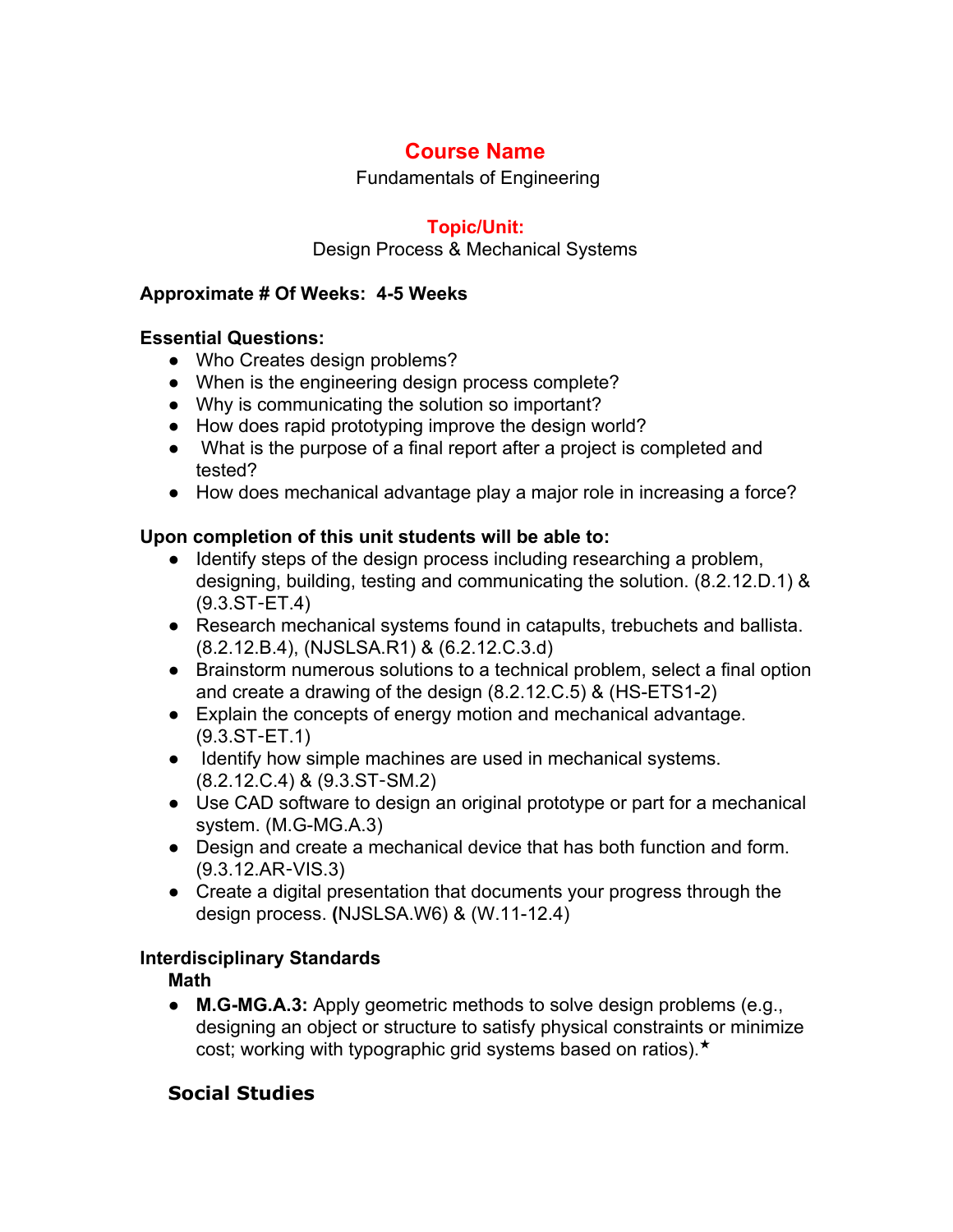● **6.2.12.C.3.d**: Determine how, and the extent to which, scientific and technological changes, transportation, and new forms of energy brought about massive social, economic, and cultural changes.

# **English Language Arts**

- **NJSLSA.R1:** Read closely to determine what the text says explicitly and to make logical inferences and relevant connections from it; cite specific textual evidence when writing or speaking to support conclusions drawn from the text.
- **NJSLSA.W6**: Use technology, including the Internet, to produce and publish writing and to interact and collaborate with others.
- **W.1112.4:** Produce clear and coherent writing in which the development, organization, and style are appropriate to task, purpose, and audience

## **Science**

• HS-ETS1-2: Design a solution to a complex real-world problem by breaking it down into smaller, more manageable problems that can be solved through engineering.

## **Technology**

- **8.2.12.B.4:** Investigate a technology used in a given period of history, e.g., stone age, industrial revolution or information age, and identify their impact and how they may have changed to meet human needs and wants.
- **8.2.12.C.4:** Explain and identify interdependent systems and their functions.
- **8.2.12.C.5:** Create scaled engineering drawings of products both manually and digitally with materials and measurements labeled.
- **8.2.12.D.1:** Design and create a prototype to solve a real world problem using a design process, identify constraints addressed during the creation of the prototype, identify trade-offs made, and present the solution for peer review.

# **Career and Technical Education**

- **9.3.ST**‐**ET.1:** Use STEM concepts and processes to solve problems involving design and/or production.
- 9.3.ST-ET.4: Apply the elements of the design process.
- **9.3.ST**‐**SM.2:** Apply science and mathematics concepts to the development of plans, processes and projects that address real world problems.
- 9.3.12.AR-VIS.3: Analyze and create two and three-dimensional visual art forms using various media.

# **Activities:**

● Students will use the Internet and other computer software to research and create a design to solve a technical problem.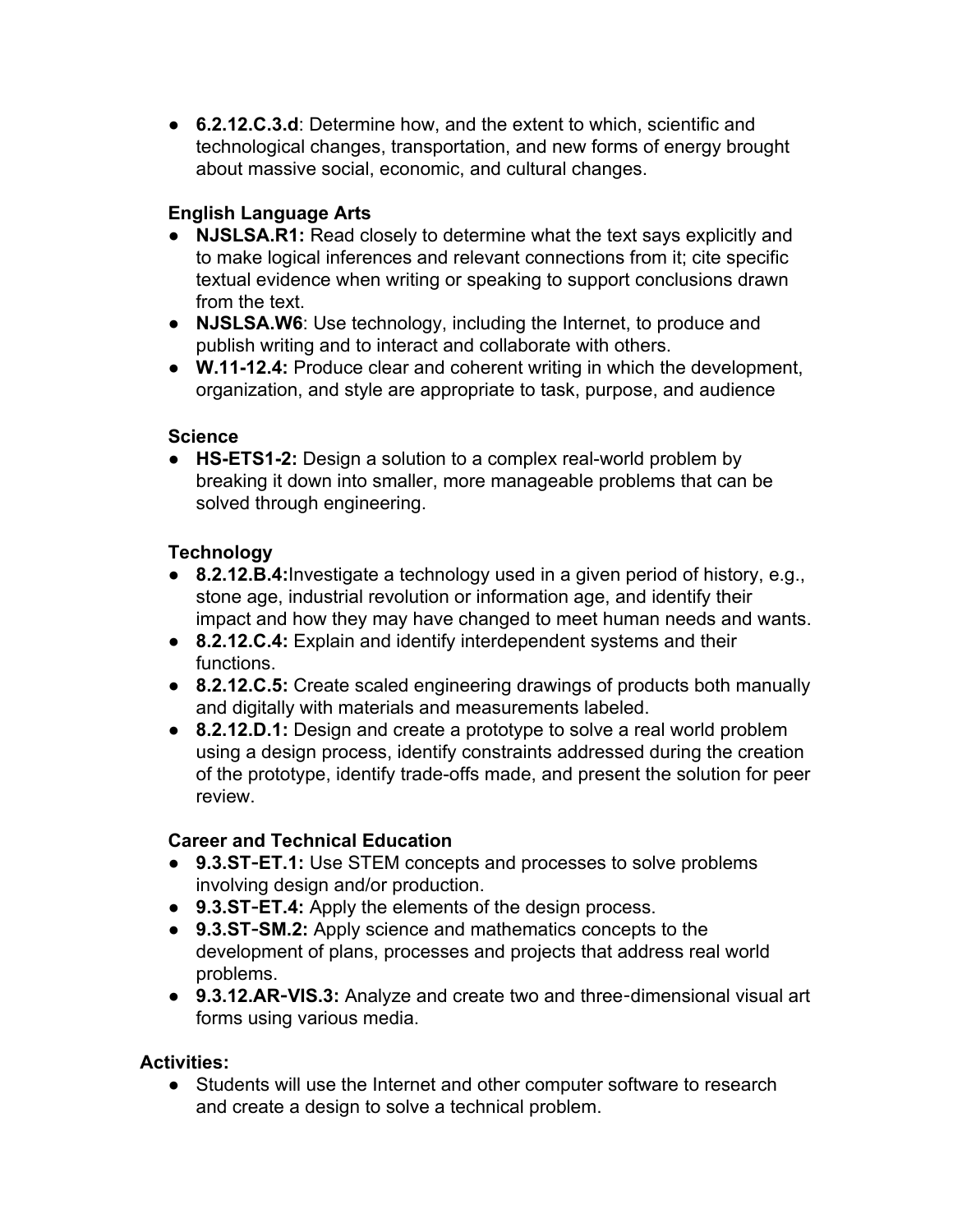- Students will use a 3D modeling program to design and create a three-dimensional representation of a technology.
- Students will use CAD to design create alternative designs for a new product.
- Students will create digital notebook that will start with an Introduction to Engineering section for the engineering class.

# **STEAM Activities:**

- Hoops: Students will work as a team to design and construct a self propelled Catapult to carry and launch as many Ping-Pong balls into a hoop in 3 minutes. The energy sources shall consist of any elastic storage device (rubber bands, bungee cords, leaf springs, etc.). Only a mechanical device may provide energy to either the movement of the apparatus or the propulsion of the ping-pong ball.
- Patent Application: Each team is required to research a design, brainstorm ideas, select the best one and create a final technical drawing of the device with a materials list and notations.

# **Enrichment Activities**:

- Students will research historical catapults and other mechanical systems to aid them in their design of a new technology.
- Students will research topics of mechanical advantage and simple machines and describe principals of technical power.
- Students can design 3D printed parts to enhance their prototypes.
- Samples prototypes students have designed.
- Presentation following the steps of the design process.

# **Methods of Assessments/Evaluation:**

- Performance-based assessment design, craftsmanship, creativity and competition results.
- Quizzes on Engineering design process and mechanical advantage.
- Students will create a digital reflection report describing how their design worked and can be improved. They will explain how their design functioned properly and ways that it didn't function consistently. They will create a final digital presentation including 3D designs, pictures and video of their design.

### **Resources:**

- Textbooks: *Engineering Fundamentals Design, Principles, and Careers* o Chapters 4, 5, 6 & parts of 10.
- Computers with AutoCAD and Inventor installed
- Handouts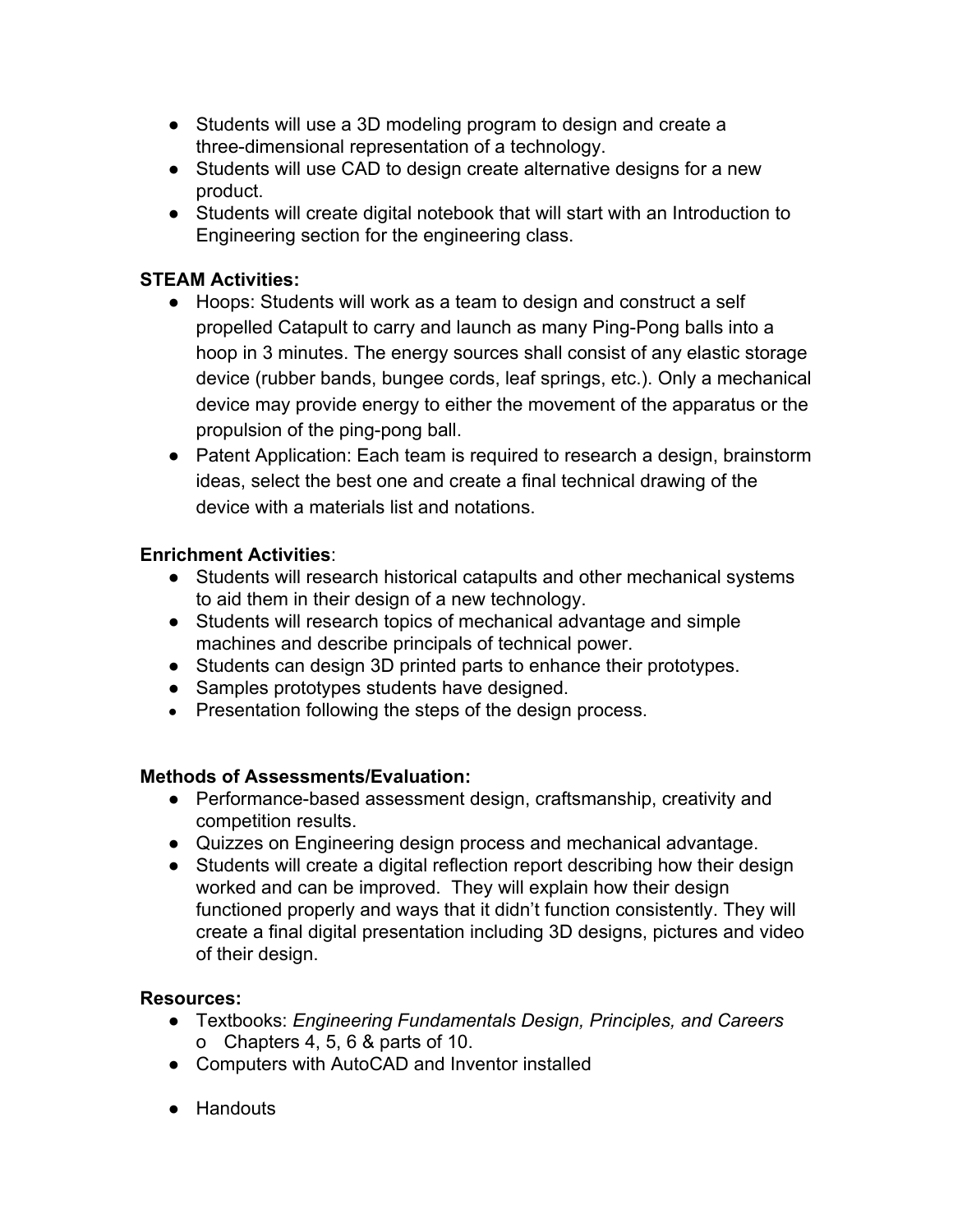- PowerPoint
- CAD or design software
- Poster boards
- Scissors
- Cardboard
- Cardstock
- Photo paper
- Rulers
- $\bullet$  X-acto knifes
- Tape/glue
- Plotter/Printers
- 3D printer
- TV/VCR/DVD
- Projector and screen
- Calculator
- Rulers

### **Online Resources**

- Mr. Shohen's page: http://www.glenridge.org/Page/3608
- Catapults and trebuchets:
- https://www.youtube.com/watch?v=egZhg7v4NRs
- https://sites.google.com/site/physicsofcatapults/home/how-a-catapult-work s-the-basics
- http://science.howstuffworks.com/transport/engines-equipment/question12 7.htm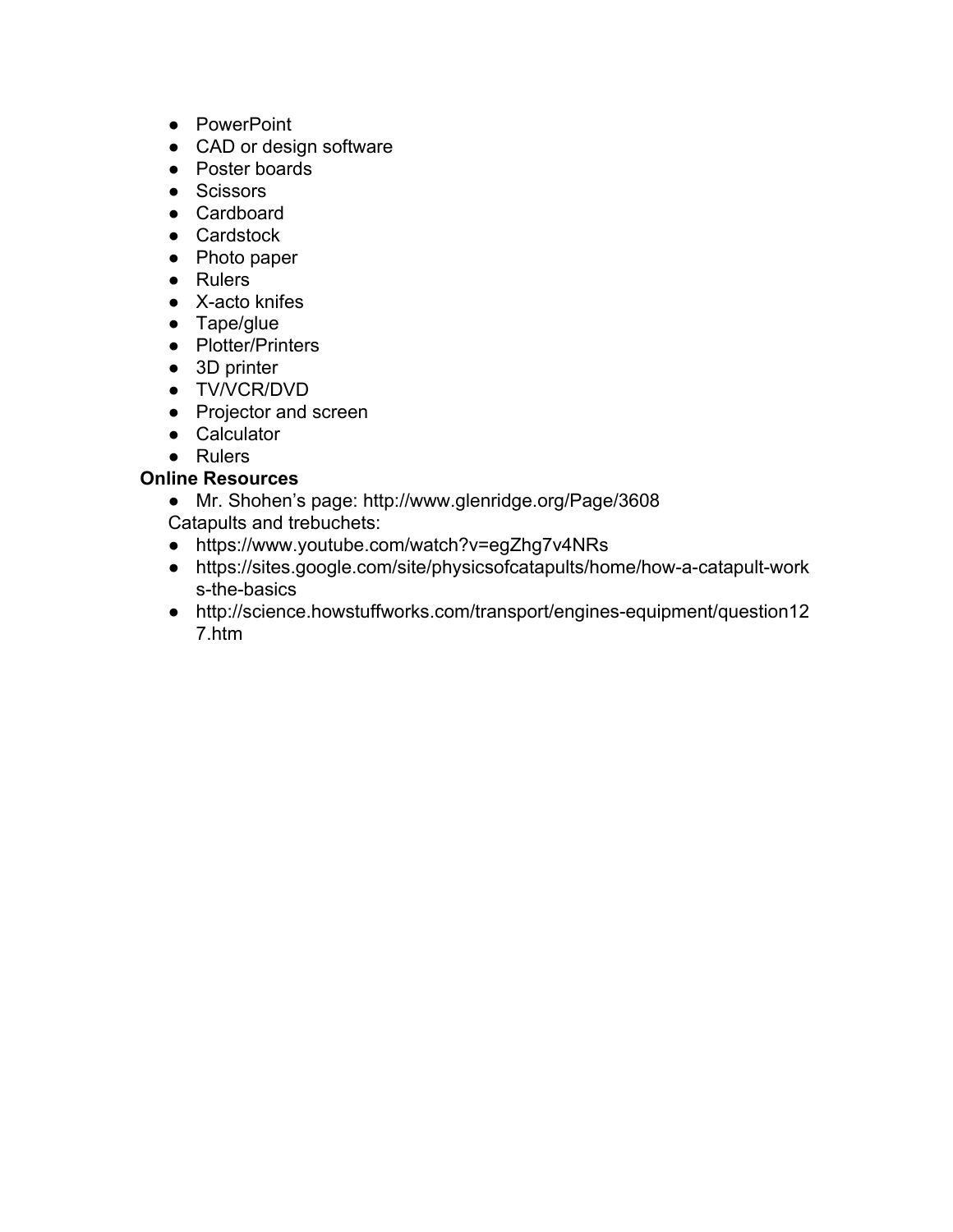Fundamentals of Engineering

## **Topic/Unit:**

#### Electrical Engineering

#### **Approximate # Of Weeks: 23 Weeks**

#### **Essential Questions:**

- What would your life be like without electricity?
- How have electricity and electrical components shaped the world you live in?
- How has the harnessing of electricity affected the last 100 years of inventions?
- If matter cannot be created nor destroyed, what happens to electricity that is used?
- Why is the relationship among voltage, current, and resistance so important to understanding electrical systems?
- How can reducing electrical consumption affect the world?
- Can alternative energy systems eventually produce enough power to supply the world's needs?
- How will electricity be produced when all fossil fuel is consumed?

### **Upon completion of this unit students will be able to:**

- Identify and draw various electronic components and schematic symbols. (8.2.12.C.4)
- Understand how electrons move on the atomic level and common sources of electrical energy, their limitations, theory of transfer of energy and electron movement. (RI.11-12.4), (6.2.12.C.3.d) & (HS-PS2-6)
- Design and build circuits and devices that use schematics plans. (9.3.ST‐SM.2)
- Draw electrical schematics for small circuits using CAD software. (8.2.12.C.5)
- Calculate ohms law from a schematic. Understand and apply the relationship among voltage, current, and resistance. Select the proper Ohm's law formula from a chart. (M.A-CED.A.4)
- Use a digital multi meter on an energized electrical circuit. (9.3.ST-ET.3)
- Create a product that uses series and/or parallel circuits using electrical components and wires. (8.2.12.D.1)
- Identify, design and build devices that transfer energy from motion into electrical energy. (HS-PS3-3)
- Use programming language to aid in the creation of an electronic device. (8.2.12.E.3)
- Apply safe shop practices when working with electricity. (9.3.ST.3)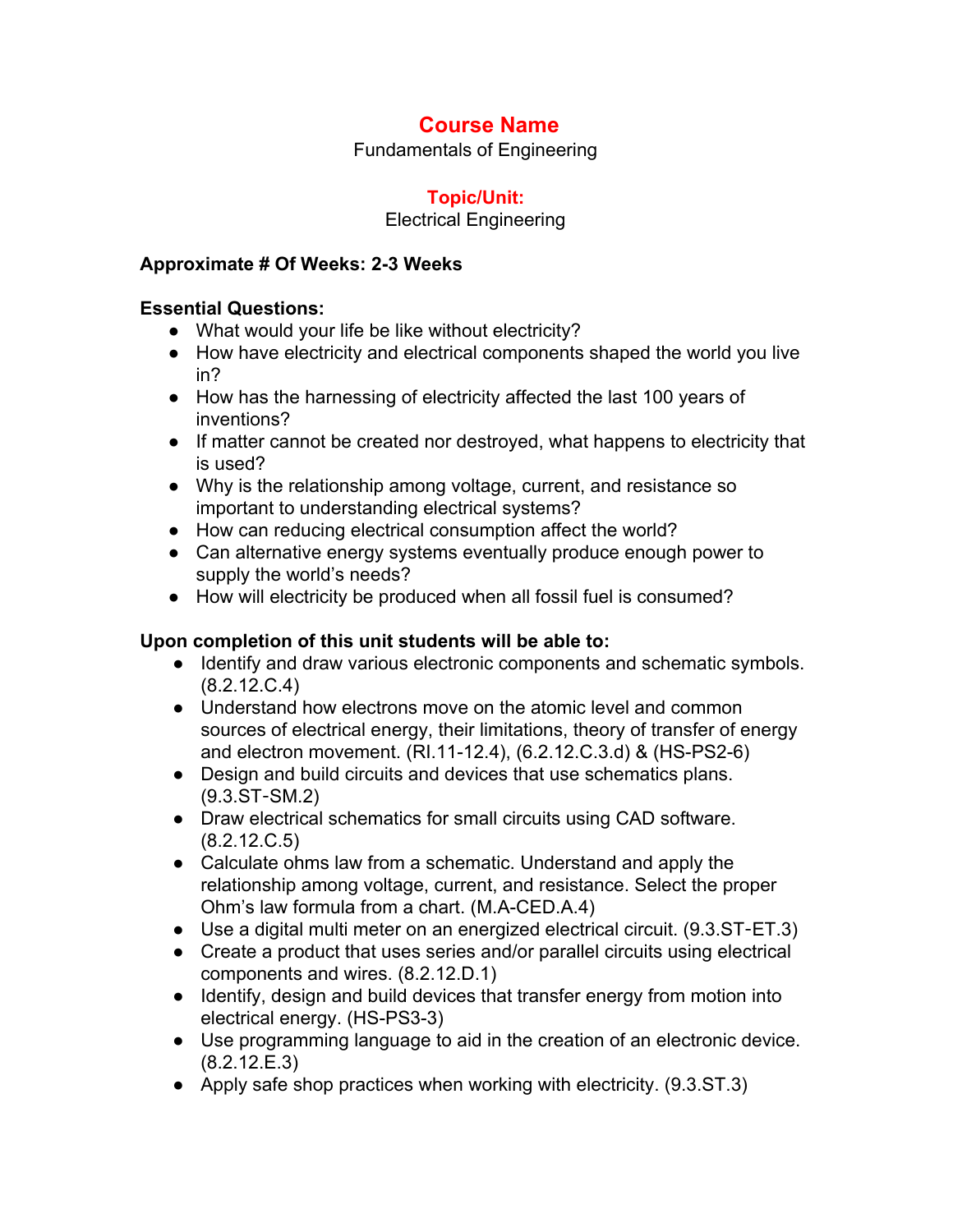- Design and create electronic devices that have both function and form. (9.3.12.AR‐VIS.3)
- Create a digital presentation that documents your progress through the design process. **(NJSLSA.W6) & (W.11-12.4)**

### **Interdisciplinary Standards**

**Math**

● **M.ACED.A.4:** Rearrange formulas to highlight a quantity of interest, using the same reasoning as in solving equations. *For example, rearrange Ohm's law V = IR to highlight resistance R.*

## **Social Studies**

● **6.2.12.C.3.d**: Determine how, and the extent to which, scientific and technological changes, transportation, and new forms of energy brought about massive social, economic, and cultural changes.

# **English Language Arts**

- **W.1112.4:** Produce clear and coherent writing in which the development, organization, and style are appropriate to task, purpose, and audience.
- **NJSLSA.W6**: Use technology, including the Internet, to produce and publish writing and to interact and collaborate with others.
- **RI.1112.4:** Determine the meaning of words and phrases as they are used in a text, including figurative, connotative, and technical meanings; analyze how an author uses and refines the meaning of a key term or terms over the course of a text (e.g., how Madison defines faction in Federalist No. 10).

# **Science**

- HS-PS3-3: Design, build, and refine a device that works within given constraints to convert one form of energy into another form of energy.
- **HSPS26:** Communicate scientific and technical information about why the molecular-level structure is important in the functioning of designed materials

# **Technology**

- **8.2.12.C.5:** Create scaled engineering drawings of products both manually and digitally with materials and measurements labeled.
- **8.2.12.D.1:** Design and create a prototype to solve a real world problem using a design process, identify constraints addressed during the creation of the prototype, identify trade-offs made, and present the solution for peer review.
- **8.2.12.E.3:** Use a programming language to solve problems or accomplish a task (e.g., robotic functions, website designs, applications, and games).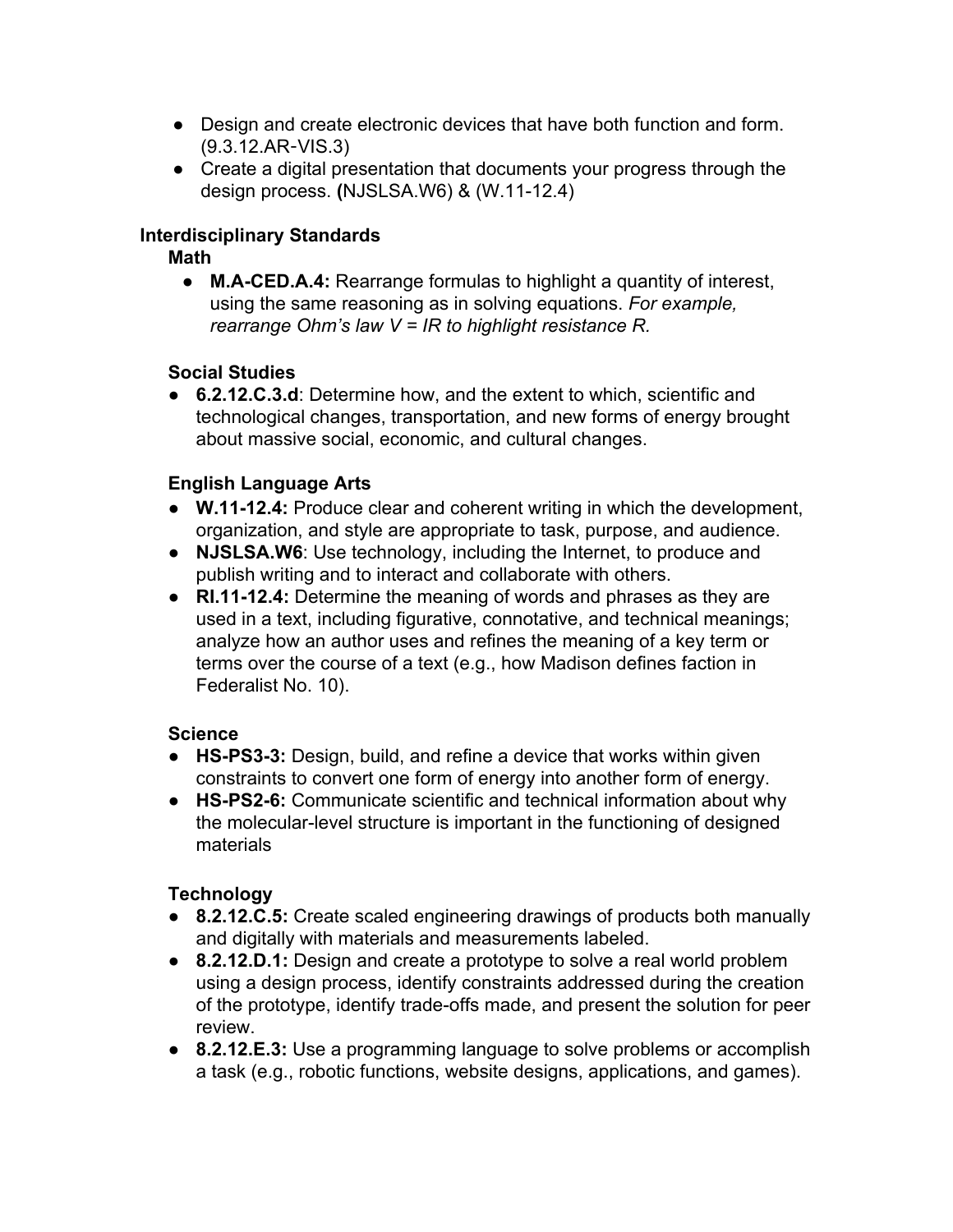#### **Career and Technical Education**

- **9.3.ST.3:** Describe and follow safety, health and environmental standards related to science, technology, engineering and mathematics (STEM) workplaces.
- **9.3.ST**‐**ET.3:** Apply processes and concepts for the use of technological tools in STEM.
- **9.3.ST**‐**SM.2:** Apply science and mathematics concepts to the development of plans, processes and projects that address real world problems.
- 9.3.12.AR-VIS.3: Analyze and create two and three-dimensional visual art forms using various media.

### **Activities:**

- Conduct class discussions after each reading assignment.
- Students will design and build electronic systems to perform a specific task.
- Construction projects in class that uses electrical systems to solve problems.
- Solve practical problems using Ohm's Law and other assignments relating to electrical engineering.
- Use various electrical measuring devices and record their results.
- Students will use AutoCAD to draw basic electronic schematics.
- Alternative energy systems can be created for use with architectural models.
- Electronic components can be designed and incorporated into 3D printed models to add light, add sound or to create motion.
- Students will create an Electrical Engineering section for the engineering class digital notebook.

### **STEAM Activities:**

- Flashing LEDs: Students will design and build an ornament that includes a flashing LED circuit. They will identify and solider components draw schematics and develop an understanding for switches, resisters, LEDs, voltage, current and resistance.
- Electrical Product Design: Students can design an electrical device that uses an electronic circuit. Examples of this could be a robotic arm or conveyor belt. Students can design and build a transportation vehicle that incorporates a motor and gears. Other produces could use speakers and LED,s to amplify a MP3 Player.
- Arduino: Students will have the opportunity to learn how to build and program numerous electronic projects without soldering and consuming materials. Arduino boards will give students the opportunity to use a programming language to solve problems or accomplish tasks. Students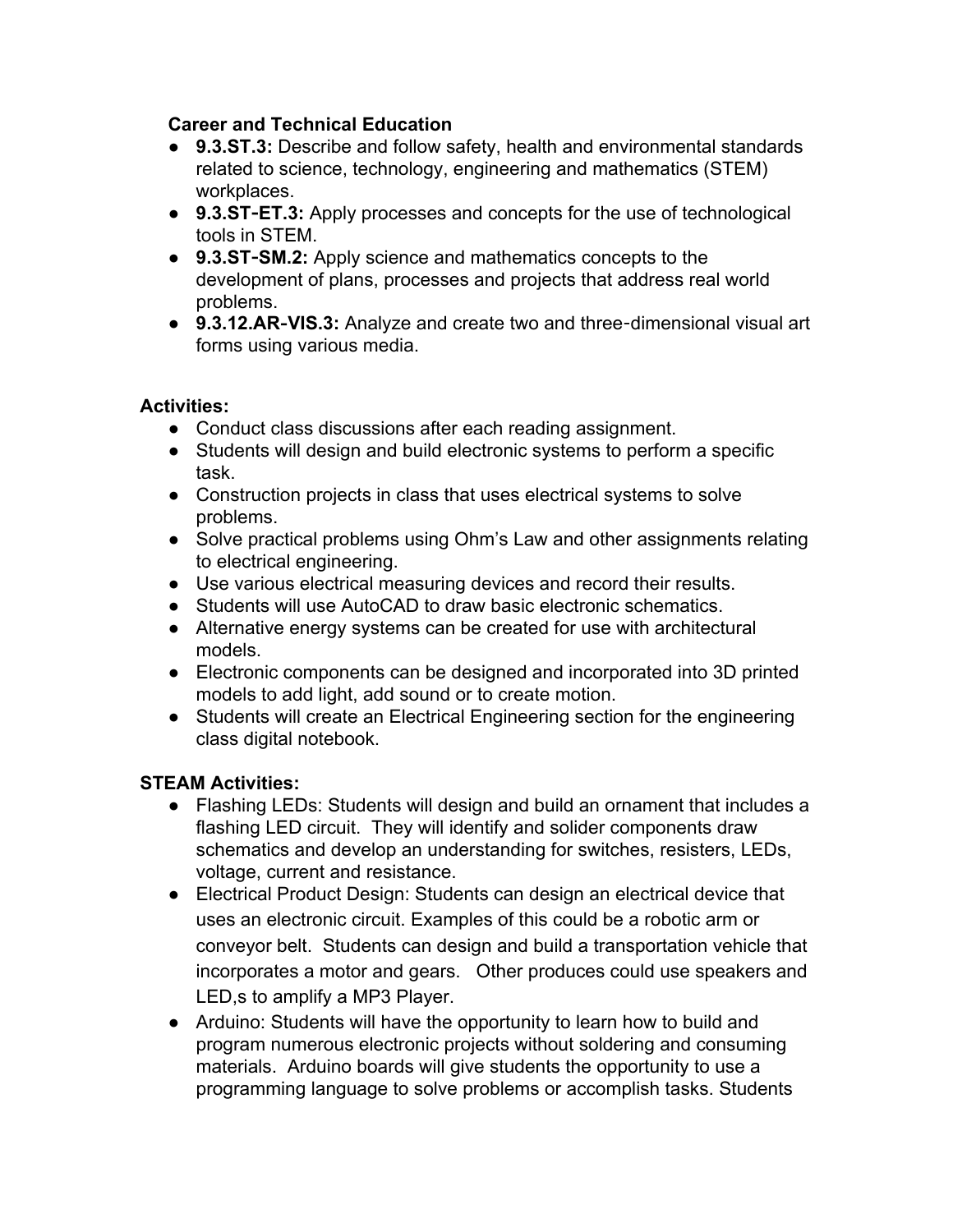will be engaged in building designing and programming projects including traffic lights, flashlights and other electronic devices.

### **Enrichment Activities**:

- Alternative energy: Students can design an alternative energy electrical system for a residential home or commercial building. They can use solar cells, or deign and print parts for wind or water turbines.
- STEAM Game: Students will design and create an electronic product or game using the skills learned from the unit. The game should be designed to teach young players about a specific topic related to STEAM.

### **Methods of Assessments/Evaluation:**

- Performance-based assessment on electrical devices' ability to solve problems.
- Practical tests in the flowing areas:
	- 1. Reading schematics
	- 2. Quality of soldering
	- 3. Practical mounting of parts
	- 4. Operation
	- 5. Product design and functioning
- Lab worksheets.
- CAD drawings.

#### **Resources:**

- Handouts of procedures and labs.
- Electricity Textbook. *Electricity 10th Edition*
- Textbooks: *Engineering Fundamentals Design, Principles, and Careers* o *Chapter 8*
- Computers with AutoCAD and Inventor installed
- Plotter/Printers
- TV/VCR/DVD
- Projector and screen
- Calculator
- Calipers and Micrometers
- Digital Millimeters
- Electrical components

#### **Online Resources**

- Mr. Shohen's page: http://www.glenridge.org/Page/3608 Ohm's Law and basic components:
	- https://www.youtube.com/watch?v= -jX3dezzMg
	- https://www.youtube.com/watch?v= -jX3dezzMg
	- https://www.youtube.com/watch?v=8gvJzrjwjds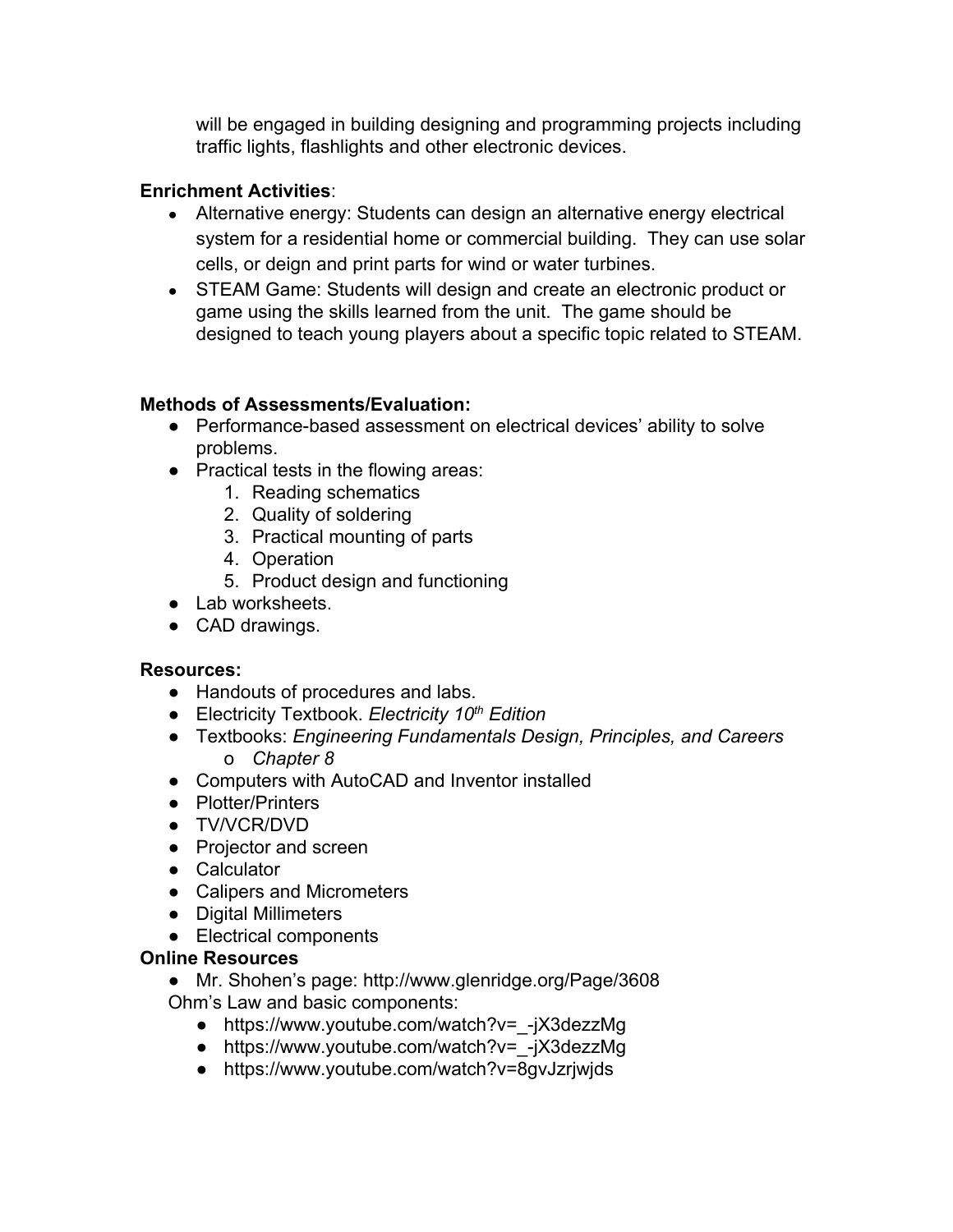• https://phet.colorado.edu/en/simulation/circuit-construction-kit-dc-virtua  $l$ -lab

Arduino: https://www.arduino.cc/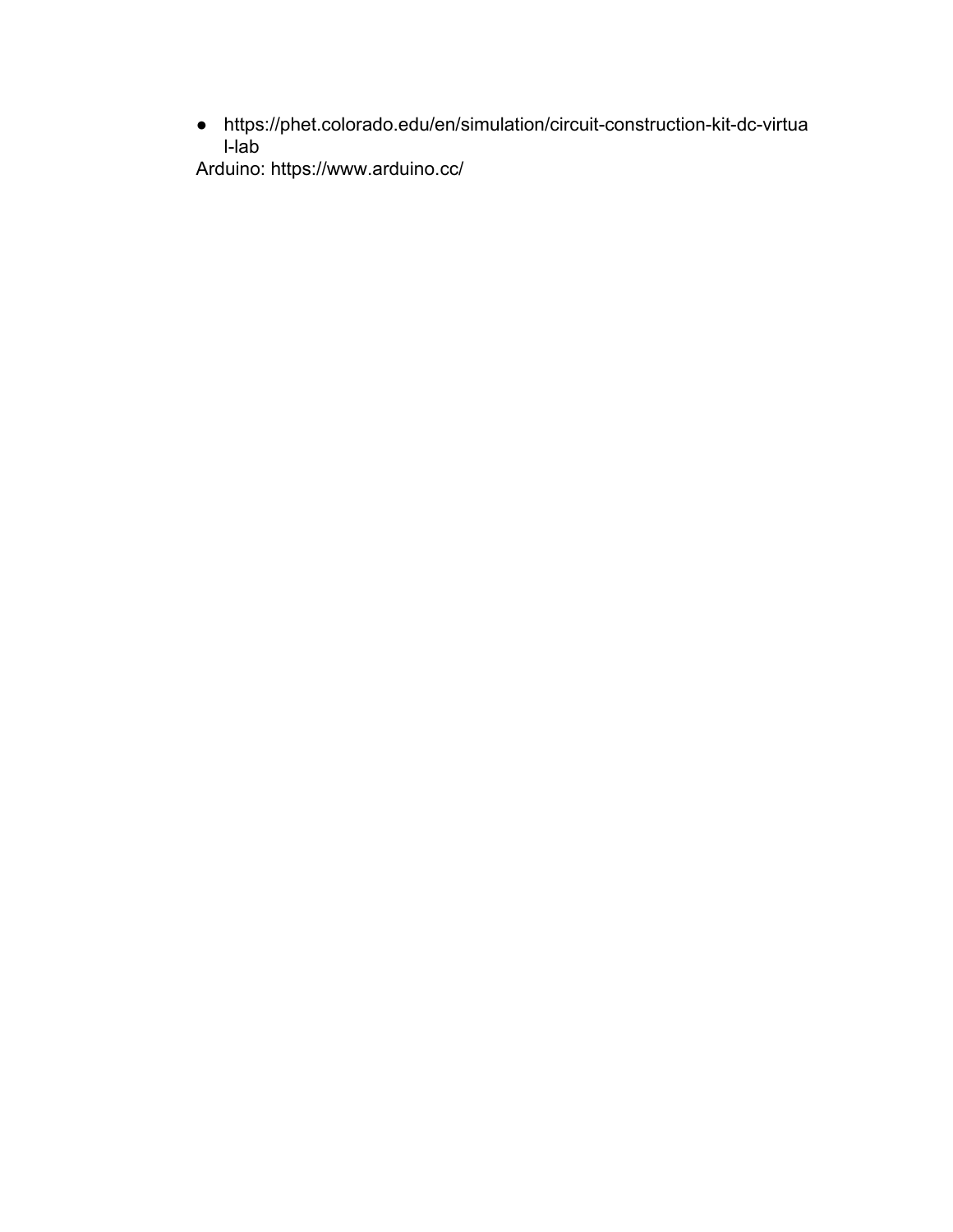Fundamentals of Engineering

## **Topic/Unit:**

#### Civil Engineering

#### **Approximate # Of Weeks: 45 Weeks**

#### **Essential Questions:**

- How do Civil Engineers affect the landscape?
- How are structures engineered to be stable and safe and to withstand various loads and forces?
- How has GPS survey equipment, Google Earth and laser transits impacted CAD programs and the job of surveyors?
- In what was have technical developments allowed for structures to be build from new building materials?
- What would towns and cities look like if no one had property lines?
- How can topography maps help when designing a structure?
- How do Engineers use structural analysis and static and dynamic loads when designing structures?

### **Upon completion of this unit students will be able to:**

- Describe structural forces, loads and components. (HS-PS2-3)
- Identify types of bridges and their basic components. (8.2.12.B.4)
- Understand the internal structure of a tower. (8.2.12.C.4)
- Apply mathematical problems associated with Civil/Survey Engineering.  $(M.G-MG.A.3)$  &  $(9.3.ST-ET.5)$
- Use common terms and recognize design concerns associated with Civil/Survey Engineering. (HS-ETS1-2) & (9.3.ST-SM.2)
- Use computer simulations to model the impact of weight applied to a structure. (HS-ETS1-4)
- Plan, design and build structures that an efficient in terms of strengths to weight. (8.2.12.C.5) & (8.2.12.D.1)
- Explain the responsibilities of a Civil Engineer/Surveyor by researching a survey site and talking with civil or survey engineers. (9.3.ST.5)
- Design and create structures that have both function and form. (9.3.12.AR‐VIS.3)
- Create a digital presentation that documents your progress through the design process. **(NJSLSA.W6) & (W.11-12.4)**

#### **Interdisciplinary Standards Math**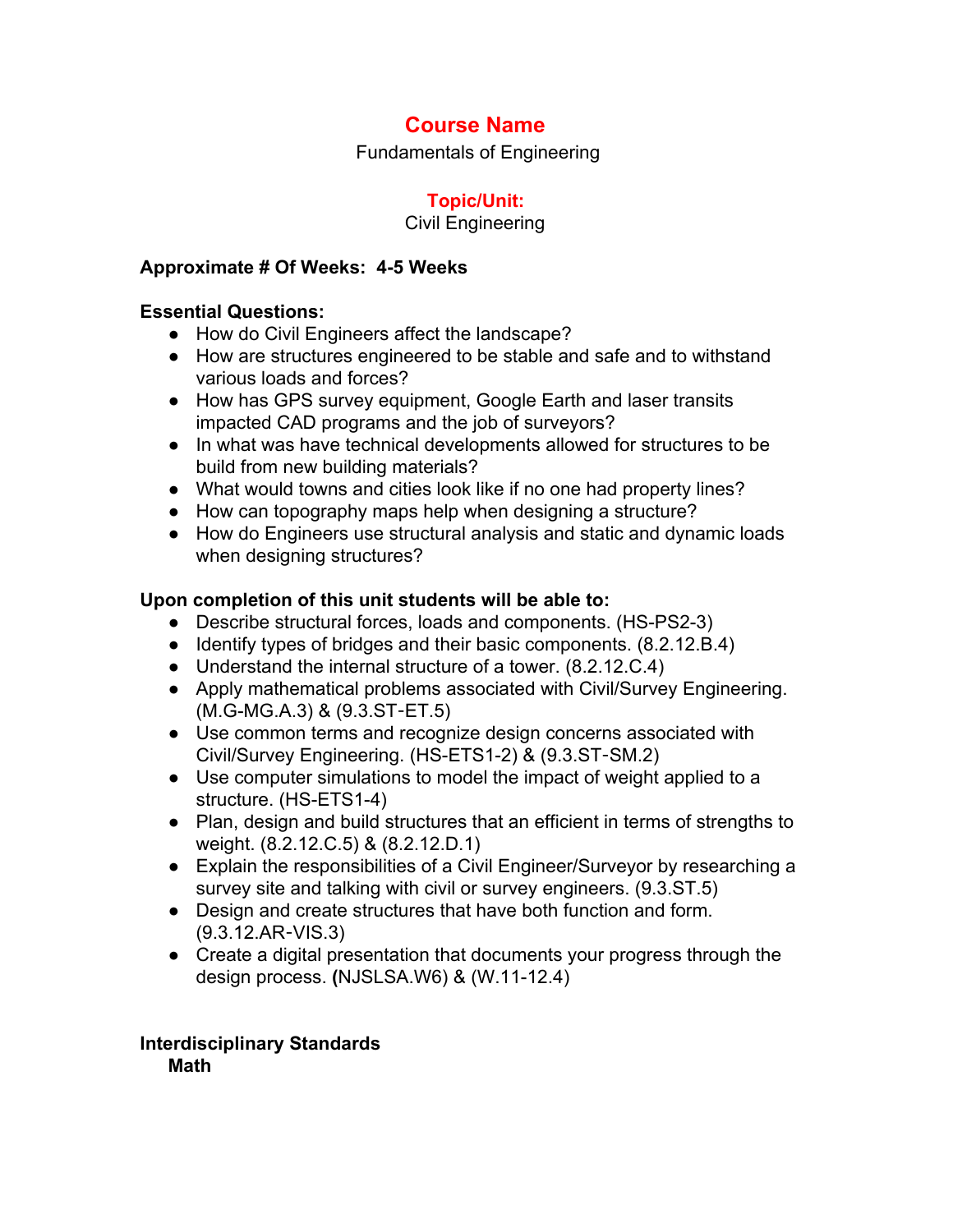• **M.G-MG.A.3:** Apply geometric methods to solve design problems (e.g., designing an object or structure to satisfy physical constraints or minimize cost; working with typographic grid systems based on ratios).★

## **English Language Arts**

- **NJSLSA.W6**: Use technology, including the Internet, to produce and publish writing and to interact and collaborate with others.
- **W.1112.4:** Produce clear and coherent writing in which the development, organization, and style are appropriate to task, purpose, and audience.

### **Science**

- **HSPS23:** Apply scientific and engineering ideas to design, evaluate, and refine a device that minimizes the force on a macroscopic object during a collision
- HS-ETS1-2: Design a solution to a complex real-world problem by breaking it down into smaller, more manageable problems that can be solved through engineering.
- **HSETS14**: Use a computer simulation to model the impact of proposed solutions to a complex real-world problem with numerous criteria and constraints on interactions within and between systems relevant to the problem

### **Technology**

- **8.2.12.B.4:**Investigate a technology used in a given period of history, e.g., stone age, industrial revolution or information age, and identify their impact and how they may have changed to meet human needs and wants.
- **8.2.12.C.5:** Create scaled engineering drawings of products both manually and digitally with materials and measurements labeled.
- **8.2.12.D.1:** Design and create a prototype to solve a real world problem using a design process, identify constraints addressed during the creation of the prototype, identify trade-offs made, and present the solution for peer review.

### **Career and Technical Education**

- **9.3.ST.5:** Demonstrate an understanding of the breadth of career opportunities and means to those opportunities in each of the Science, Technology, Engineering & Mathematics Career Pathways.
- **9.3.ST**‐**ET.5:** Apply the knowledge learned in STEM to solve problems.
- **9.3.ST**‐**SM.2:** Apply science and mathematics concepts to the development of plans, processes and projects that address real world problems.
- 9.3.12.AR-VIS.3: Analyze and create two and three-dimensional visual art forms using various media.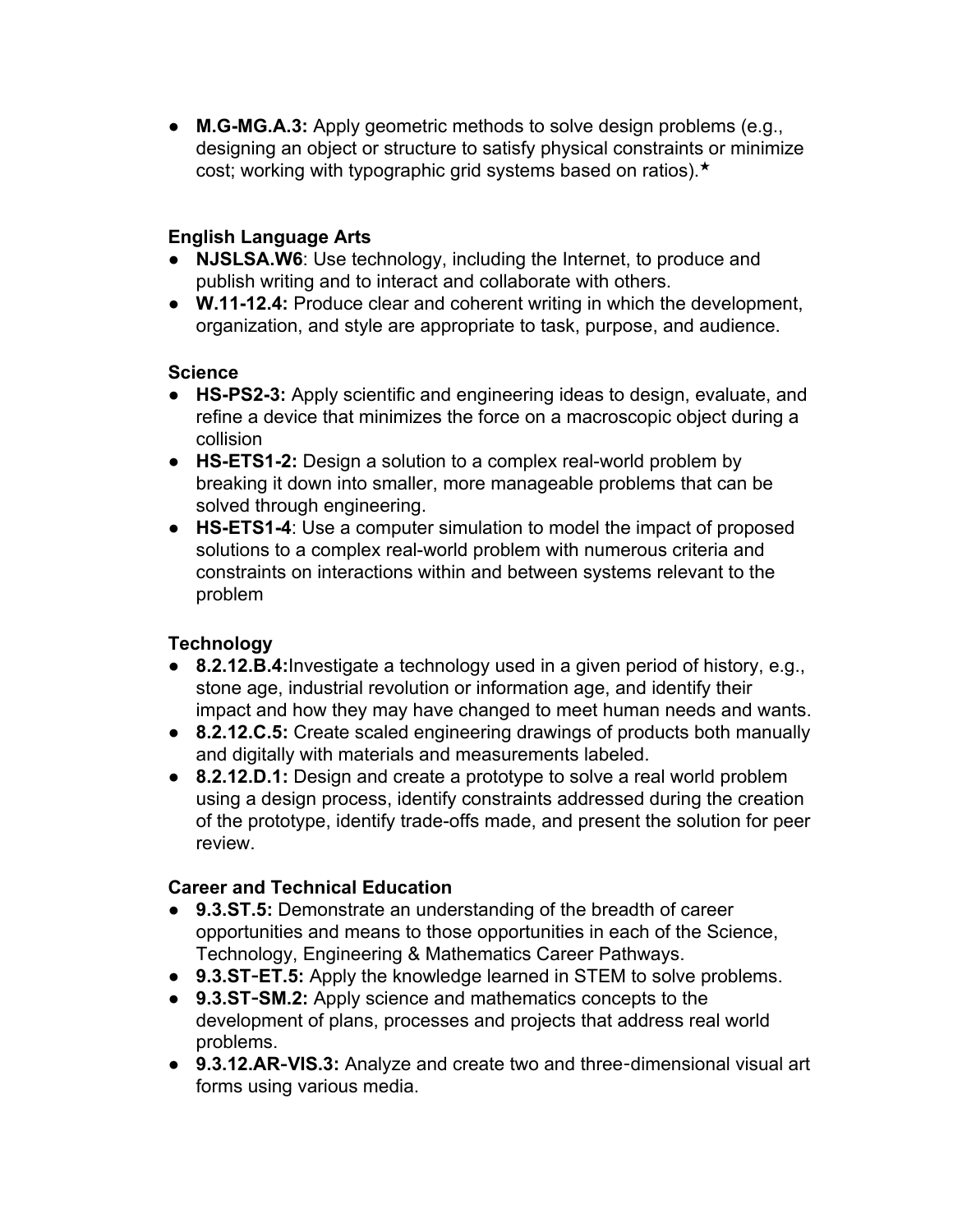#### **Activities:**

- Students will use structural analysis software to design buildings, bridges and structures to withstand various loads and forces.
- Students will discuss issues in the Civil Engineering/Survey field.
- Students will test structures and analyze their efficiencies.
- Students will use CAD software to create drawings and to plot a specific scale factor.
- Use Autodesk Revit to create a topographical surface with contours.
- Use Google earth to import simulated terrain from the global positing satellites.
- Students will create a Civil Engineering section for the engineering class digital notebook.
- Research and document a survey site. New construction of a bridge, tower.

# **STEAM Activity:**

- Bridges: Students will design virtual bridges to gain an understanding of construction materials, reducing material sizes and cost. Next they will design a three-dimensional truss bridge in a modeling program and apply structural analysis software to determine deflection caused by loads and forces. They will create a final design to be 3D printed and test the real life model for its efficiency.
- Towers: Students will use CAD software to design a tower. They will build a model using coffee sirs and glue. Final designs will be tested for its strength to weight efficiency.

### **Enrichment Activities**:

- Invite a surveyor to come into class and set up a transit and a GPS demonstration.
- Real life survey plans may be shown to display items commonly seen on a survey drawing.
- A civil engineer or surveyor may speak to the class about their career.
- Students may visit a college engineering program.
- Students may visit the site of a new construction to see how survey equipment works in the field.

### **Methods of Assessments/Evaluation:**

- Performance-based assessment on Civil/Survey standards as used in industry
- Students building and strength testing analysis.
- Creation of Civil/Survey engineering drawings.
- Tests– Civil Engineering/Survey terms and math problems.

### **Resources:**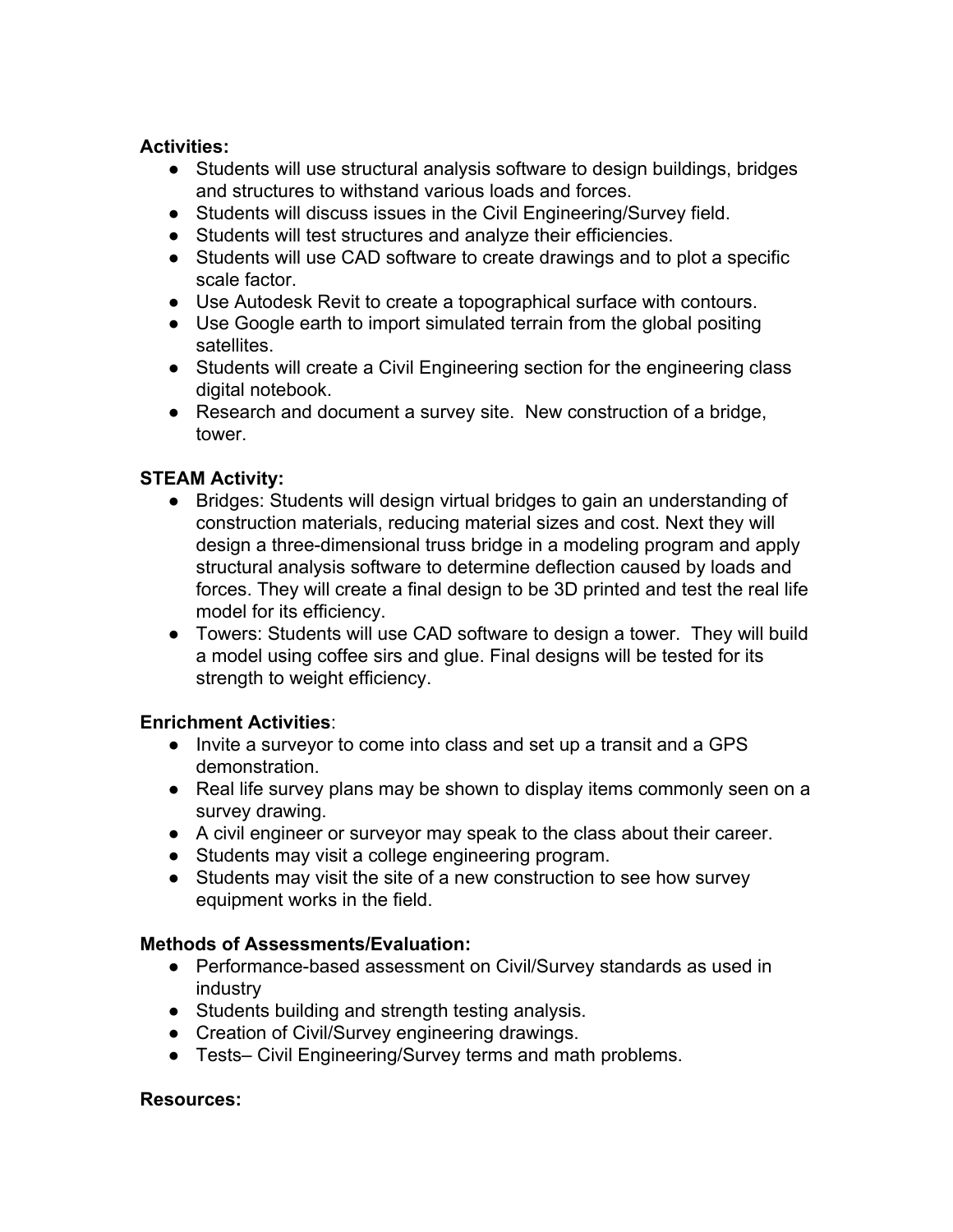- Textbooks: *Engineering Fundamentals Design, Principles, and Careers* o Chapter 9
- Computers with AutoCAD, Inventor, Rivet, and WestPoint Bridge designer installed
- Plotter/Printers
- 3D Printer
- TV/VCR/DVD
- Projector and screen
- Calculator
- Ruler

#### **Online Resources:**

- Mr. Shohen's page: http://www.glenridge.org/Page/3608
- WestPoint Bridge designer: https://bridgecontest.org/
- Google Earth: https://www.google.com/earth/
- PBS building big: http://www.pbs.org/wgbh/buildingbig/
- https://www.youtube.com/watch?v=EYRYtTMcYZM
- https://www.youtube.com/watch?v=lXyG68\_caV4
- https://www.youtube.com/watch?v=j-zczJXSxnw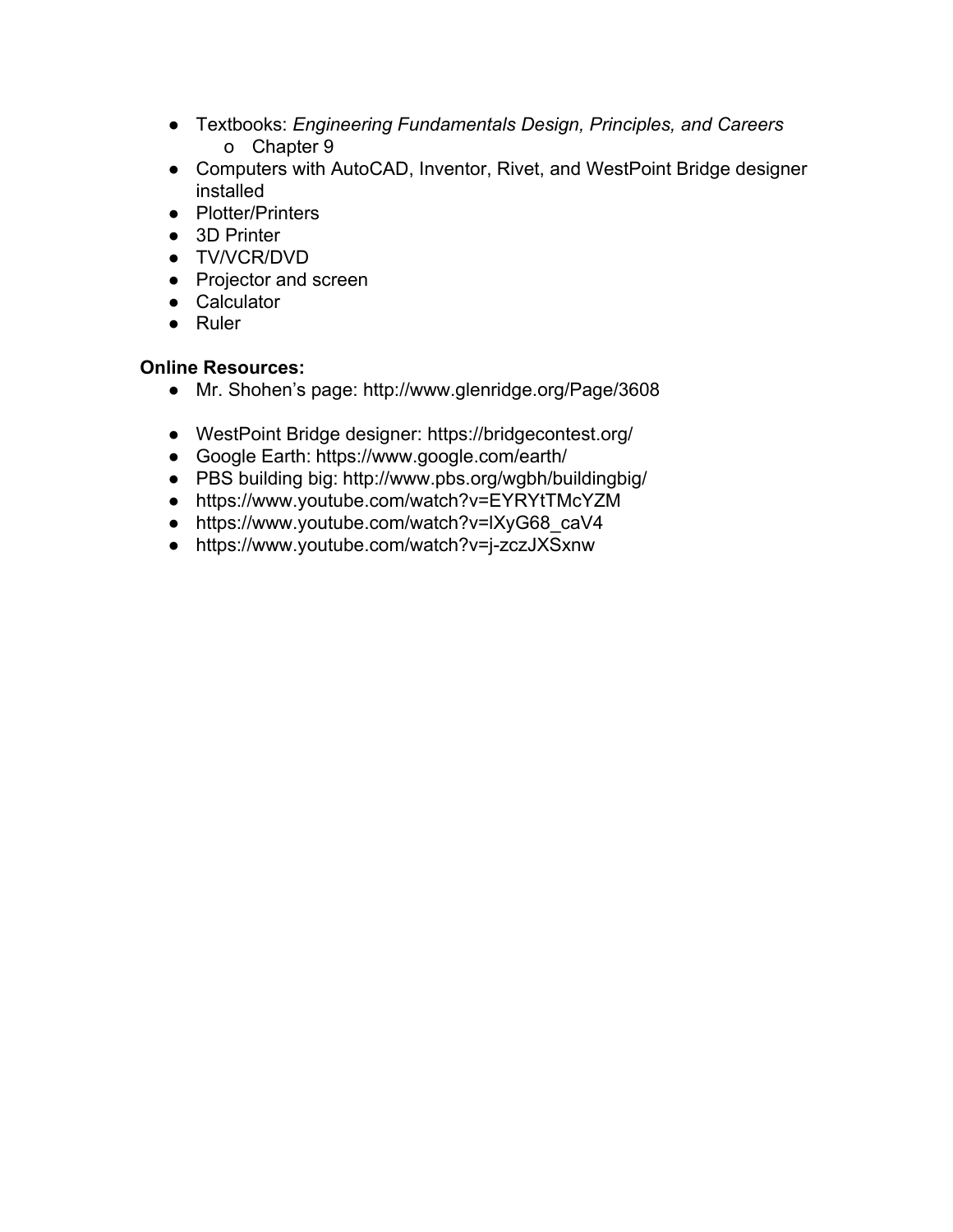Fundamentals of Engineering

## **Topic/Unit:**

### Mechanical Engineering

### **Approximate # Of Weeks: 45 Weeks**

## **Essential Questions:**

- How is mechanical engineering applied to improve a working product?
- How is mechanical advantage used in manufacturing products that apply force, work, and power?
- What can you discover when analyzing why a system or a failed part?
- How do engineers apply mathematical calculations when designing a mechanical system?
- What causes a working product to malfunction?
- How engineers create technology to be more sustainable in the future?
- Why are precise measurements critical to drawing and creating accurate parts?

# **Upon completion of this unit students will be able to:**

- Research mechanical systems and explain concepts of energy, motion and simple machines. (NJSLSA.R1) & (9.3.ST‐SM.2)
- Calculate gear ratios for mechanical advantage and understand gearing for speed vs. gearing for power. (8.2.12.C.4) & (9.3.ST‐ET.1)
- Apply mathematical problems associated with mechanical engineering including work, pressure, power, torque, and efficiency. (9.3.ST‐ET.5)
- Use common measuring devices found in the mechanical engineering field.  $(8.2.12.C.5)$  &  $(HS-ETS1-2)$
- Draw 3D solid models to design an original prototype or parts for a mechanical system. (M.G-GMD.B.4)
- Demonstrate geometric knowledge and skills required to produce a mechanical motion through an assembly working drawing. (M.G-MG.A.3)
- Develop and deliver a presentations using CAD software to engage and inform audiences. (9.3.ST.1)
- Design and apply the engineering problem-solving loop in order to fabricate a solution to a problem. (8.2.12.D.1) & (9.3.ST‐ET.4)
- Design and build devices that transfer energy from electrical energy to mechanical motion. (HS-PS3-3)
- Design devices that use electricity and magnetism to produce motion.  $(HS-PS3-5)$
- Use programming language to aid in the creation of a mechanical system. (8.2.12.E.3)
- Design and create mechanical powered devices that have both function and form. (9.3.12.AR‐VIS.3)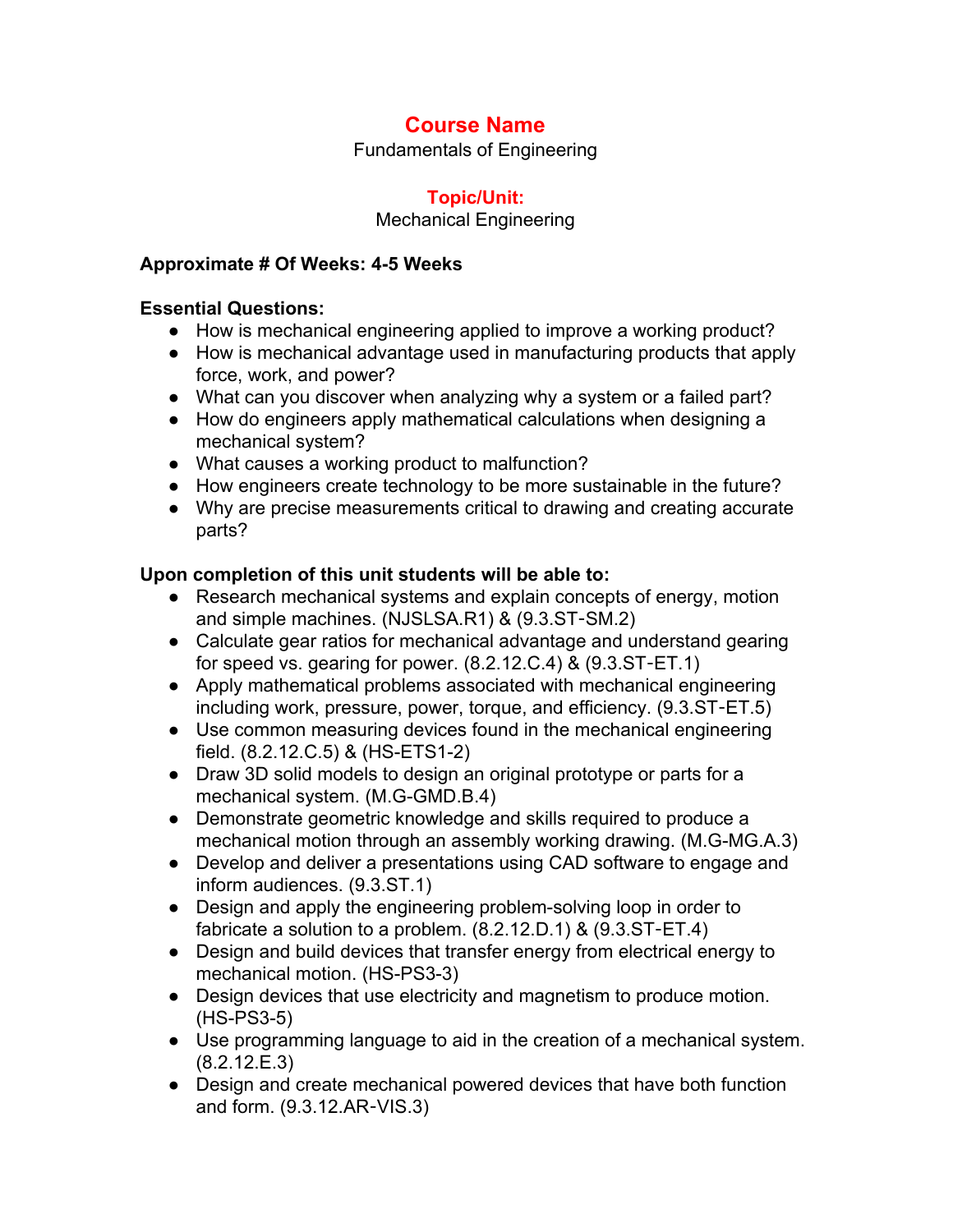● Create a digital presentation that documents your progress through the design process. **(NJSLSA.W6) & (W.11-12.4)** 

## **Interdisciplinary Standards**

**Math**

- M.G-GMD.B.4: Identify the shapes of two-dimensional cross-sections of three-dimensional objects, and identify three-dimensional objects generated by rotations of two-dimensional objects.
- M.G-MG.A.3: Apply geometric methods to solve design problems (e.g., designing an object or structure to satisfy physical constraints or minimize cost; working with typographic grid systems based on ratios).

# **English Language Arts**

- **NJSLSA.R1:** Read closely to determine what the text says explicitly and to make logical inferences and relevant connections from it; cite specific textual evidence when writing or speaking to support conclusions drawn from the text.
- **NJSLSA.W6**: Use technology, including the Internet, to produce and publish writing and to interact and collaborate with others.
- **W.1112.4:** Produce clear and coherent writing in which the development, organization, and style are appropriate to task, purpose, and audience.

# **Science**

- HS-ETS1-2: Design a solution to a complex real-world problem by breaking it down into smaller, more manageable problems that can be solved through engineering.
- **HSPS33:** Design, build, and refine a device that works within given constraints to convert one form of energy into another form of energy.\*
- HS-PS3-5: Develop and use a model of two objects interacting through electric or magnetic fields to illustrate the forces between objects and the changes in energy of the objects due to the interaction

# **Technology**

- **8.2.12.C.4:** Explain and identify interdependent systems and their functions.
- **8.2.12.C.5:** Create scaled engineering drawings of products both manually and digitally with materials and measurements labeled.
- **8.2.12.D.1:** Design and create a prototype to solve a real world problem using a design process, identify constraints addressed during the creation of the prototype, identify trade-offs made, and present the solution for peer review.
- **8.2.12.E.3:** Use a programming language to solve problems or accomplish a task (e.g., robotic functions, website designs, applications, and games).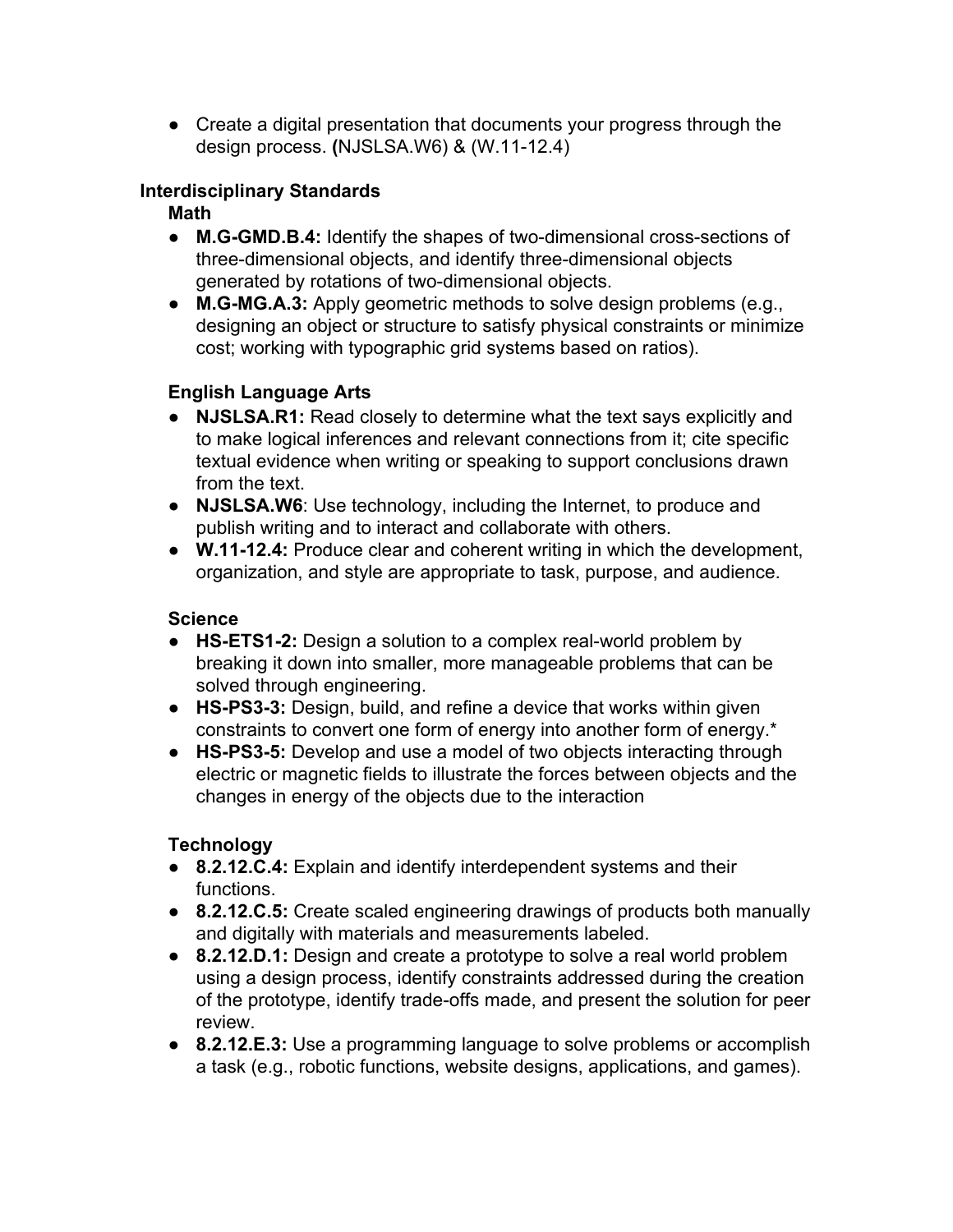### **Career and Technical Education**

- **9.3.ST.1:** Apply engineering skills in a project that requires project management, process control and quality assurance.
- 9.3.ST-ET.1: Use STEM concepts and processes to solve problems involving design and/or production.
- 9.3.ST-ET.4: Apply the elements of the design process.
- **9.3.ST**‐**ET.5:** Apply the knowledge learned in STEM to solve problems.
- **9.3.ST**‐**SM.2:** Apply science and mathematics concepts to the development of plans, processes and projects that address real world problems.
- 9.3.12.AR-VIS.3: Analyze and create two and three-dimensional visual art forms using various media.

# **Activities:**

- Students will measure, and draw mechanical device using design and 3D modeling techniques.
- The class will solve mathematical problems related to mechanical engineering, mechanical advantage, gear ratios, work, pressure, power, torque, and efficiency.
- Produce projects that use mechanical devices through the use of research via the Internet and computer simulations.
- Students will create designs to solve a technical problem.
- Students will use a 3D modeling program to design and create a three-dimensional representation of mechanical devices.
- Students will create a Mechanical Engineering section for the engineering class digital notebook.

STEAM Activities:

- Magnetic Levitation: A Maglev train takes advantage of the simple magnetic principle that states opposite poles attract and similar poles repel. This allows a Maglev train to virtually float on a cushion of air. Students will design a device that uses two simple machines to deliver logs to a sawmill (pencils to a bin). Next students will use an electrified tract and a DC motor to create a magnetic levitation vehicle that travels for speed.
- 3D printed Mini Car: Students will used modeling software and the 3D printer to design and build a mini train for rail transportation. Then design for tethered rail transportation. Attempts will be made to move the most amount of business people to the platform.
- Autonomous high way: Students will use microprocessors (Ardunio board) to design build and program vehicles that will traverse a track without crashing into other vehicles.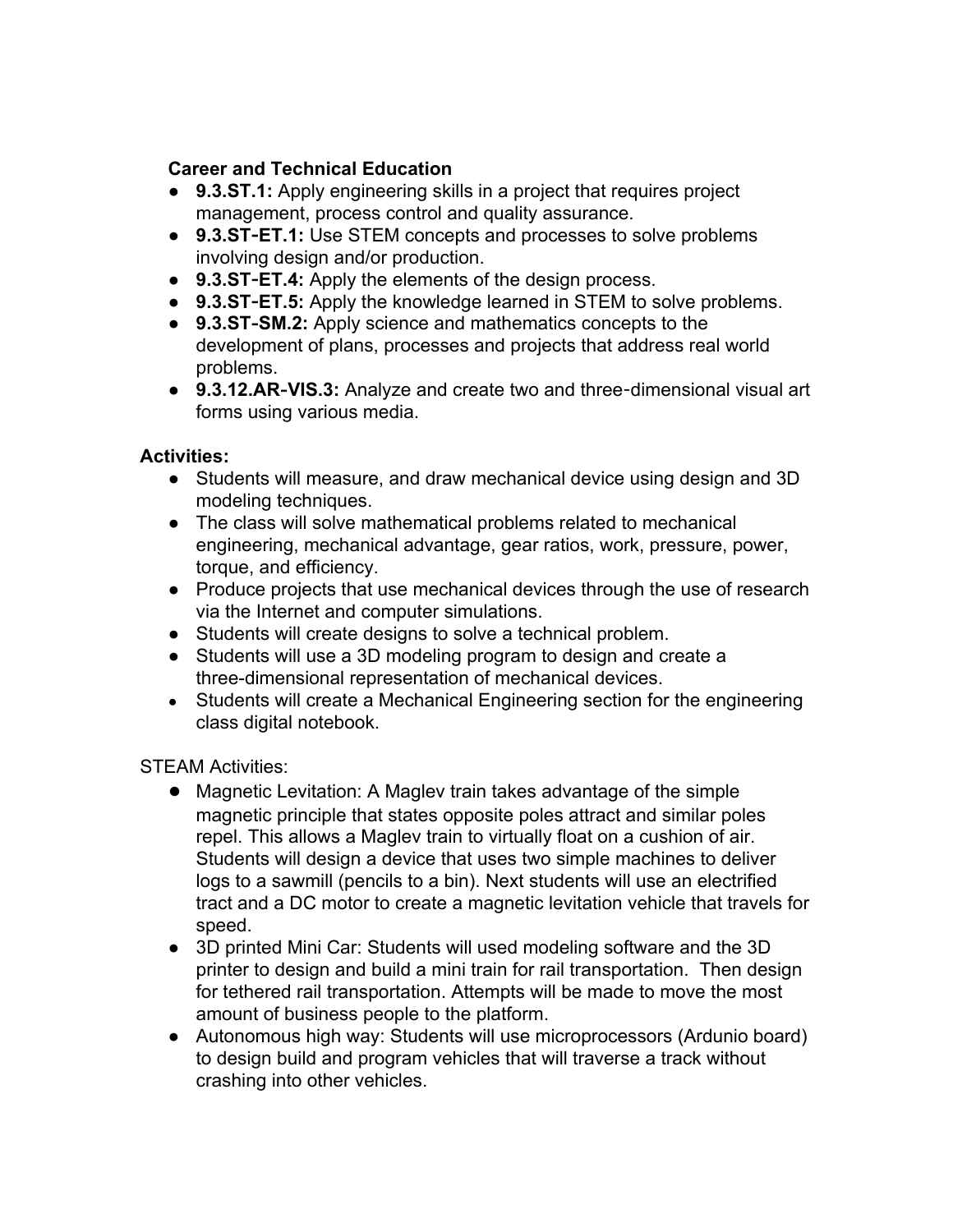### **Enrichment Activities**:

- Students will research topics of mechanical advantage, simple machines and gear ratios for speed and power.
- Students can design 3D printed parts to enhance their prototypes.
- Samples prototypes and video from student designs.
- Presentation following the steps of the design process.
- A mechanical engineer can visit the school; students can visit an engineering facility and an engineering college.
- The class will discuss in a meeting format how problems are solved and which students' work is commendable and where others could use improvement.

### **Methods of Assessments/Evaluation:**

- Performance-based assessment on mechanical systems' ability to solve problems.
- Assessment on the creation of a projects using the following areas:
	- 1. Problem Defining
	- 2. Idea Generating
	- 3. Solution Creation
	- 4. Testing/Analysis
	- 5. Final Solution or Output
	- 6. Design Improvement
- Tests Mechanical engineering terms and math problems.
- Peer evaluation of assembly drawings and mechanical parts created from the 3D printer.

### **Resources:**

- Textbooks: *Engineering Fundamentals Design, Principles, and Careers* o Chapter 10
- Computers with AutoCAD and Inventor installed
- Plotter/Printers
- TV/VCR/DVD
- Projector and screen
- Calculator
- Calipers and Micrometers

### **Online Resources:**

- Mr. Shohen's page: http://www.glenridge.org/Page/3608
- Arduino: https://www.arduino.cc/
- Gear Ratio: https://www.youtube.com/watch?v=D\_i3PJIYtuY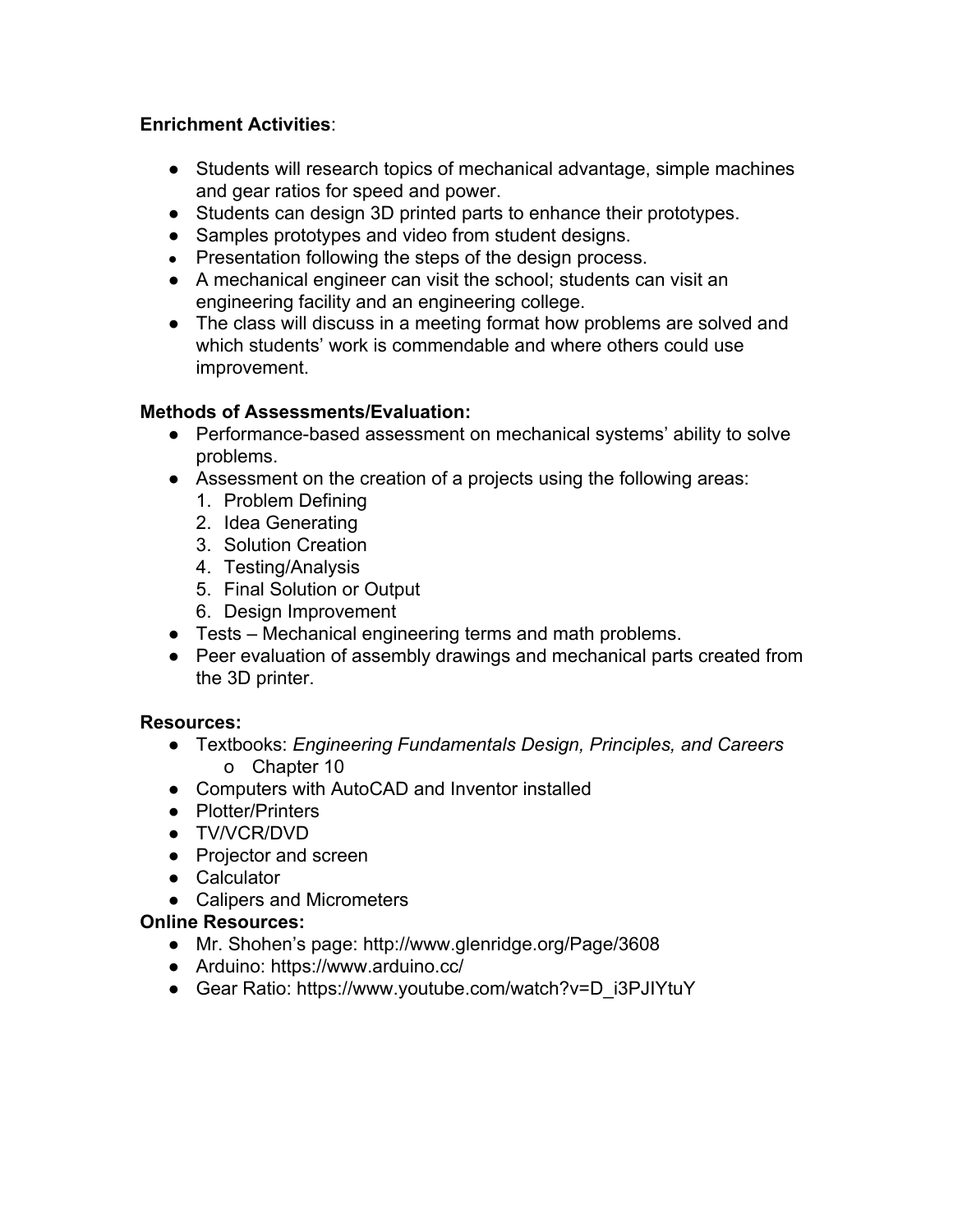Fundamentals of Engineering

### **Topic/Unit:**

#### Manufacturing Engineering

#### **Approximate # Of Weeks: 45 Weeks**

#### **Essential Questions:**

- How do you design a part for manufacturability?
- How do prototypes shape the design of a final product?
- How can improving a tool or a machine effect the creation of a product?
- How does the creation of more sophisticated technology affect the job market?
- In what ways can Computer Numerical Control (CNC) machines improve the technical world?
- How do the limitations of equipment affect the manufacturing of parts?

### **Upon completion of this unit students will be able to:**

- Investigate the roles and responsibilities of manufacturing engineers and industrial designers. (8.2.12.D.5), (9.3.MN.1) & (NJSLSA.R1)
- Design and draw 3D solid models for rapid prototyping. (8.2.12.C.5) &  $(HS-ETS1-2)$
- Design and build mechanical systems to solve problems. (8.2.12.C.4)
- Use CNC (Computer Numerical Control) equipment in the creation of a designed project. (8.2.12.C.3) & (8.2.12.D.3)
- Apply mathematical problems associated with fabrication. (9.3.MN.6) &  $(M.G-GMD.B.4)$
- Use common measuring devices found in the manufacturing industry. (9.3.ST.1)
- Use programming language to aid in the creation of product. (8.2.12.E.3)
- Design and apply the engineering problem-solving loop in order to fabricate a solution to a problem. (9.3.ST.6) & (9.3.ST‐ET.4)
- Design and create an original device that has both function and form. (8.2.12.D.1) & (9.3.12.AR‐VIS.3)
- Create a digital presentation that documents your progress through the design process. **(NJSLSA.W6) & (W.11-12.4)**

### **Interdisciplinary Standards:**

### **Math**

• M.G-GMD.B.4: Identify the shapes of two-dimensional cross-sections of three-dimensional objects, and identify three-dimensional objects generated by rotations of two-dimensional objects.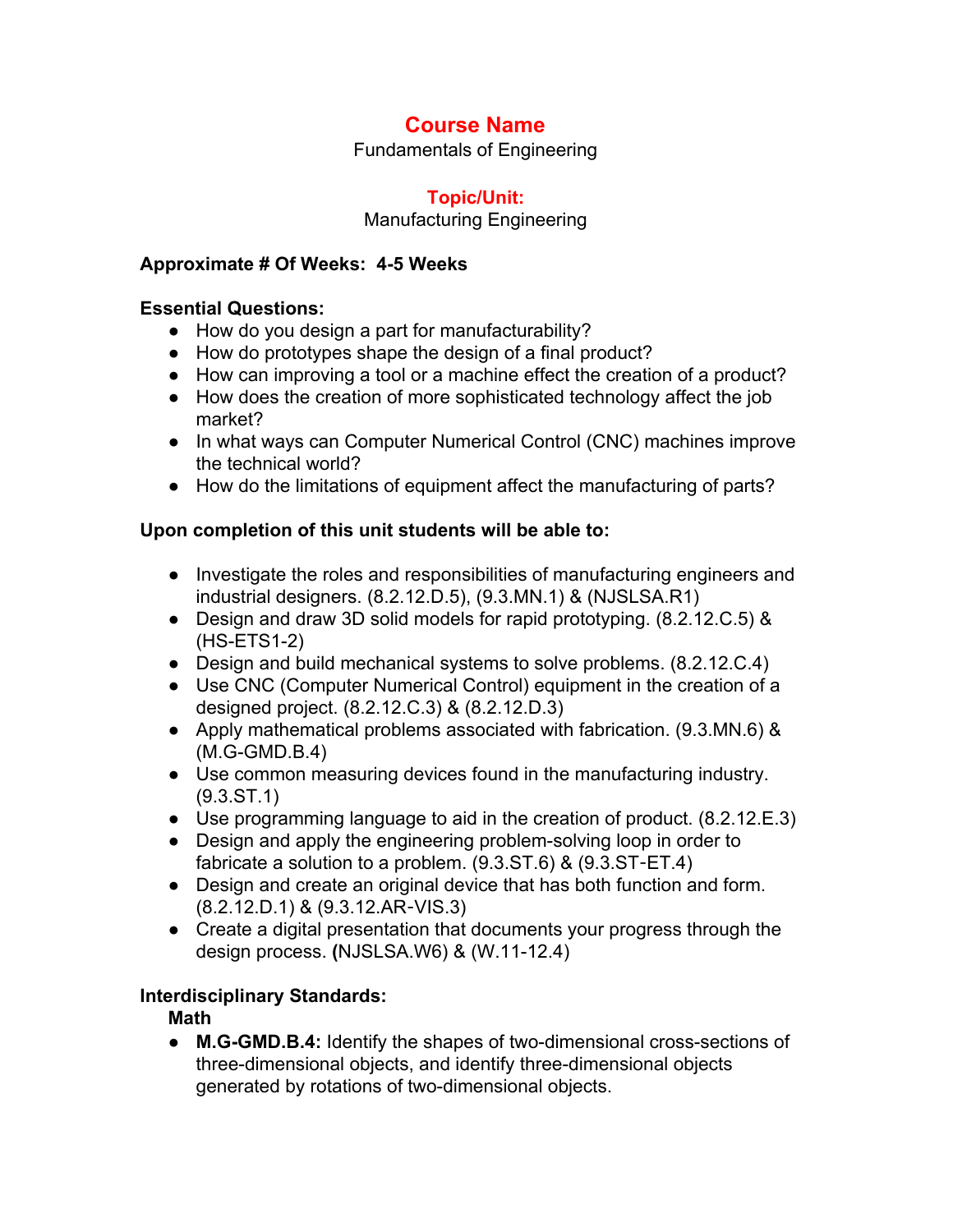### **English Language Arts**

- **NJSLSA.R1:** Read closely to determine what the text says explicitly and to make logical inferences and relevant connections from it; cite specific textual evidence when writing or speaking to support conclusions drawn from the text.
- **NJSLSA.W6**: Use technology, including the Internet, to produce and publish writing and to interact and collaborate with others.
- **W.1112.4:** Produce clear and coherent writing in which the development, organization, and style are appropriate to task, purpose, and audience.

### **Science**

• HS-ETS1-2: Design a solution to a complex real-world problem by breaking it down into smaller, more manageable problems that can be solved through engineering.

### **Technology**

- **8.2.12.C.3:** Analyze a product or system for factors such as safety, reliability, economic considerations, quality control, environmental concerns, manufacturability, maintenance and repair, and human factors engineering (ergonomics).
- **8.2.12.C.4:** Explain and identify interdependent systems and their functions.
- **8.2.12.C.5:** Create scaled engineering drawings of products both manually and digitally with materials and measurements labeled.
- **8.2.12.D.1:** Design and create a prototype to solve a real world problem using a design process, identify constraints addressed during the creation of the prototype, identify trade-offs made, and present the solution for peer review.
- **8.2.12.D.3:** Determine and use the appropriate resources (e.g., CNC (Computer Numerical Control) equipment, 3D printers, CAD software) in the design, development and creation of a technological product or system.
- **8.2.12.E.3:** Use a programming language to solve problems or accomplish a task (e.g., robotic functions, website designs, applications, and games).

### **Career and Technical Education**

- **9.3.MN.1:** Evaluate the nature and scope of the Manufacturing Career Cluster and the role of manufacturing in society and in the economy.
- **9.3.MN.6:** Demonstrate workplace knowledge and skills common to manufacturing.
- **9.3.ST.1:** Apply engineering skills in a project that requires project management, process control and quality assurance.
- **9.3.ST.6:** Demonstrate technical skills needed in a chosen STEM field.
- **9.3.ST**‐**ET.4:** Apply the elements of the design process.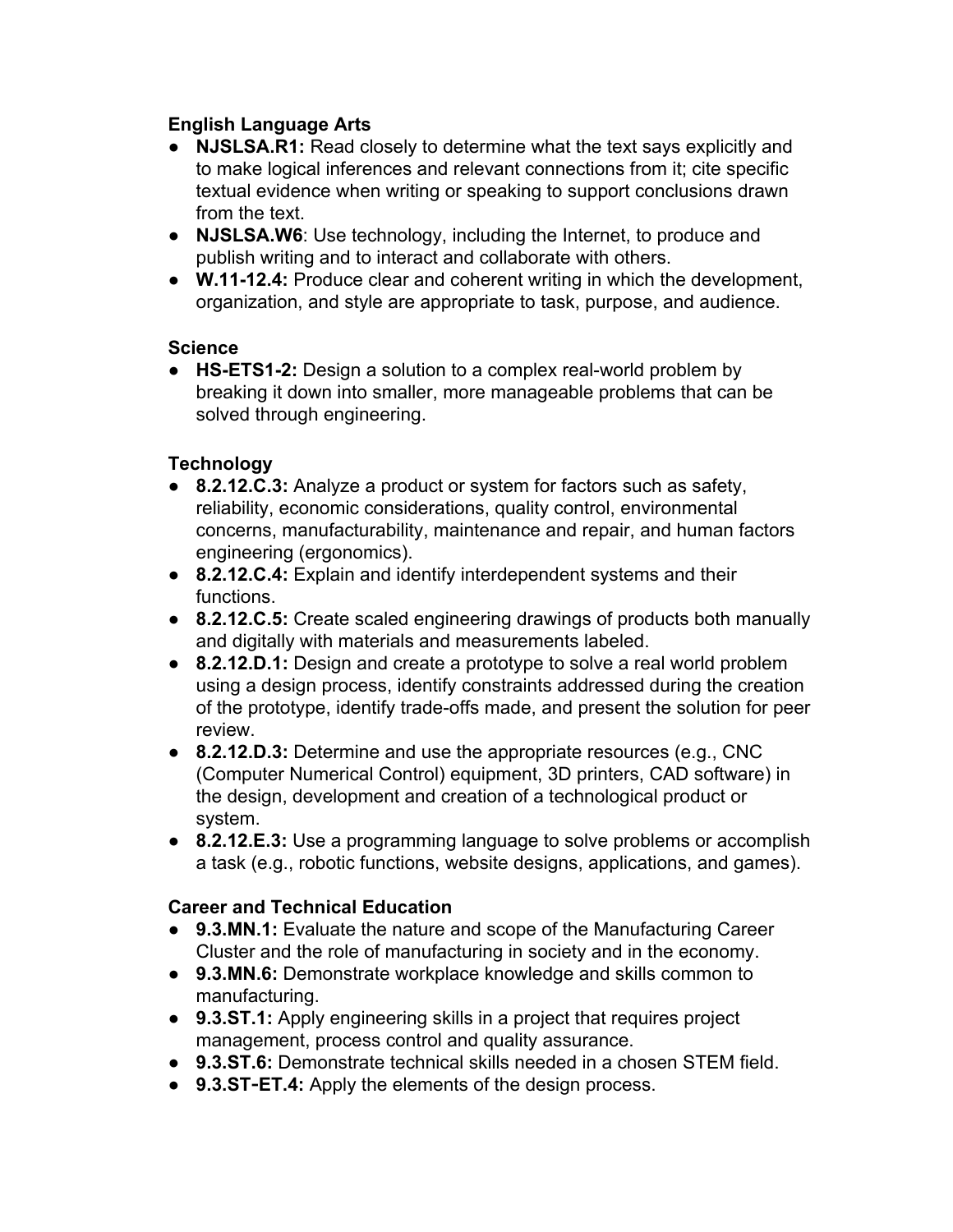● 9.3.12.AR-VIS.3: Analyze and create two and three-dimensional visual art forms using various media.

#### **Activities:**

- Students will design and create 3D solid models for rapid prototyping.
- Students will develop drawings for a CNC (Computer Numerical Control) project.
- The class will discuss in a meeting format how problems are solved and which students' work is commendable and where others could use improvement.
- The class will solve mathematical problems related to construction concerns and details.
- Students will complete various metalworking operations using hand tools and machines.
- Students will create an Industrial Manufacturing section for the engineering class digital notebook.

### **STEAM Activities:**

- Product design: Design a prototype for efficient manufacturing. Students will research methods of producing the product using classroom CNC (Computer Numerical Control) equipment.
- Tiny CNC drawing robot: Students will print out parts in the 3D printer and program with Arduino to create their own mini three-axis CNC pen machine.

### **Enrichment Activities**:

- Students will measure and draw common parts of mechanical systems using parametric software.
- As part of a team the students will create a new part for mass production that uses CNC equipment.
- A prototype of the part can be printed using the school's 3D printer.
- Have a machinist, metallurgist, machine operator or an engineer visit the school; visit a college or a commercial metalworking site.
- Students can recreate parts form a textbook or use real life parts. Each drawing should be dimensioned using proper dimensioning rules.
- Drawings should allow students to become familiar with design parts for manufacturability.

### **Methods of Assessments/Evaluation:**

- Performance-based assessment on mechanical systems' ability to solve problems.
- Assessment on the creation of a projects using the following areas:
	- 7. Problem Defining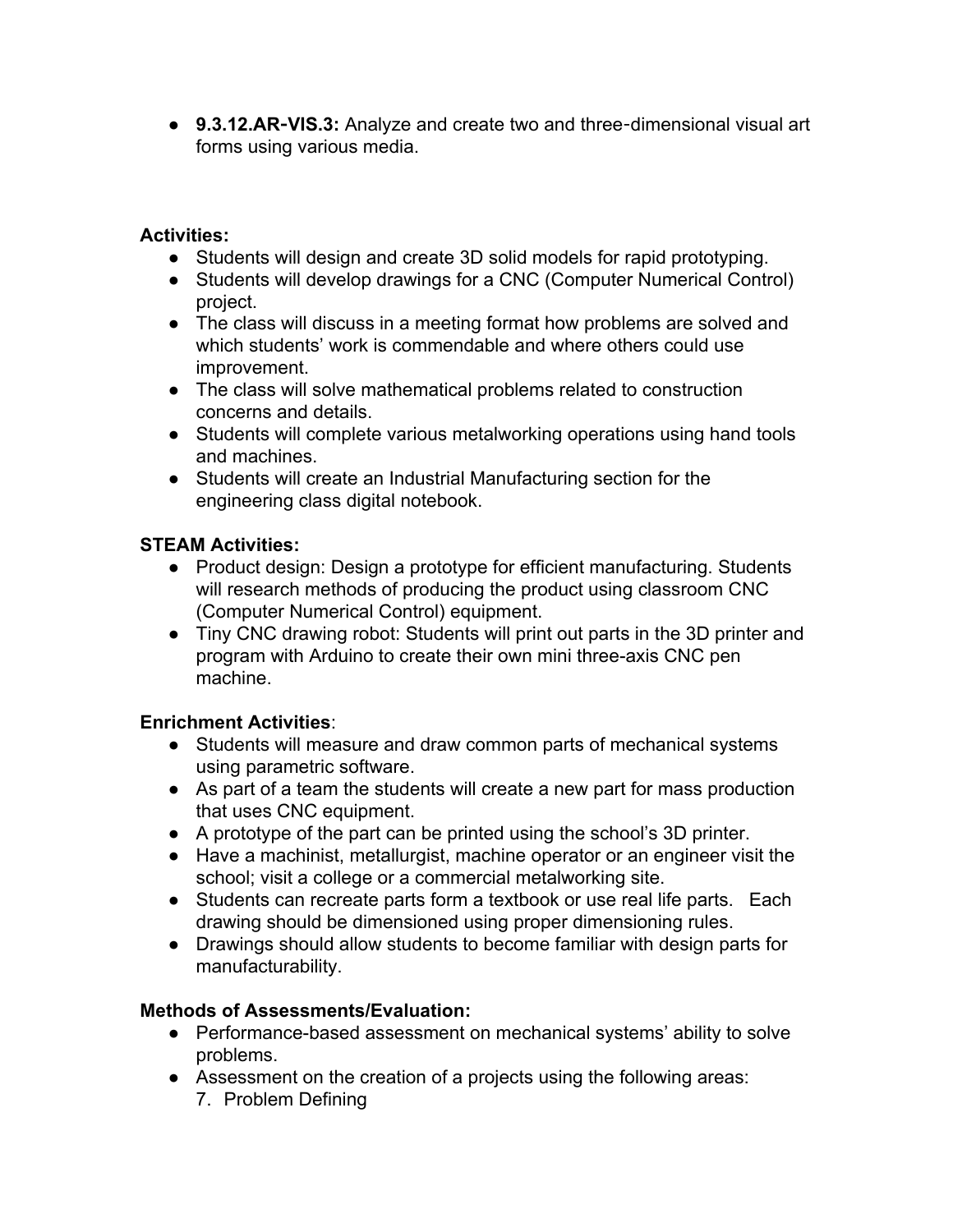- 8. Idea Generating
- 9. Solution Creation
- 10.Testing/Analysis
- 11.Final Solution or Output
- 12.Design Improvement
- Tests Manufacturing terms and math problems.
- Peer evaluation of assembly drawings and mechanical parts created from the 3D printer.

## **Resources:**

- Textbooks: *Engineering Fundamentals Design, Principles, and Careers* o Chapter 14
- Computers with AutoCAD and Inventor installed
- Plotter/Printers
- TV/VCR/DVD
- Projector and screen
- Calculator
- Calipers and Micrometers

## **Online Resources:**

- Mr. Shohen's page: http://www.glenridge.org/Page/3608
- Arduino: https://www.arduino.cc/
- CNC Plotter bot: http://plotterbot.com/2013/11/how-to-build-a-tiny-cnc-drawing-robot/
- Inventibles: Projects: https://www.inventables.com/projects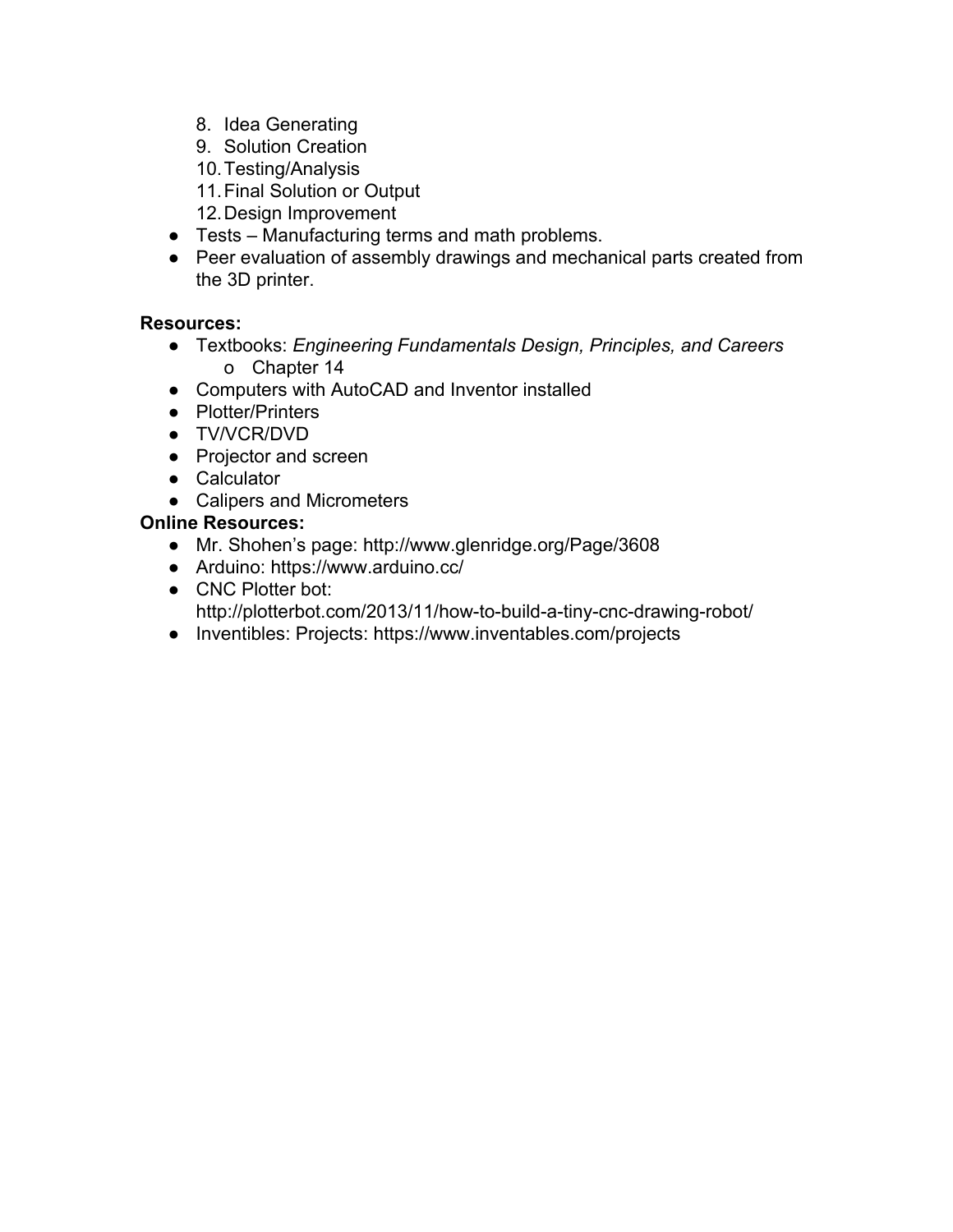Fundamentals of Engineering

## **Topic/Unit:**

#### Aerospace Engineering

#### **Approximate # Of Weeks: 89 Weeks**

#### **Essential Questions:**

- How does Newton's three laws of motion have a tremendous impact on aerospace engineering?
- Why does the study of fluid dynamics and aerodynamics rely on the scientific understanding of conservation of mass, momentum and energy?
- Why are the four forces of flight (lift, thrust, drag, and gravity) so important when designing aerodynamic objects for flight and speed?
- Is spacecraft design different from fixed wing design?

### **Upon completion of this unit students will be able to:**

- Investigate the roles and responsibilities of aerospace engineers and explain the history of flight. (6.2.12.C.3.d),( 8.2.12.B.4) & (NJSLSA.R1)
- Explain Newton's laws of motion as it pertains to flight and transportation. (RI.11-12.7) & (HS-PS2-1)
- Design and build aerodynamic objects to reduce drag, and produce lift. (8.2.12.C.4) & (HSETS12)
- Explain Bernoulli theory of lift for a fixed win aircraft. (9.3.ST-SM.2)
- Calculate speed of a dragster and compare it with to others.  $(M.F-LE.A.1.b)$
- Calculate the apex height of a rocket in flight.  $(M.G-SRT.D.11)$
- Design and draw 3D virtual models computer simulations. (HS-ETS1-4)
- $\bullet$  (8.2.12.C.5) & (HS-ETS1-2)
- Design and apply the engineering problem-solving loop in order to fabricate a solution to a problem. (9.3.ST.6) & (9.3.ST‐ET.4)
- Design and create aerodynamic devices that have both function and form. (8.2.12.D.1) & (9.3.12.AR‐VIS.3)
- Create a digital presentation that documents your progress through the design process. **(NJSLSA.W6) & (W.11-12.4)**

### **Interdisciplinary Standards:**

### **Math**

- M.G-SRT.D.11: (+) Understand and apply the Law of Sines and the Law of Cosines to find unknown measurements in right and non-right triangles (e.g., surveying problems, resultant forces).
- **M.FLE.A.1.b:** Recognize situations in which one quantity changes at a constant rate per unit interval relative to another.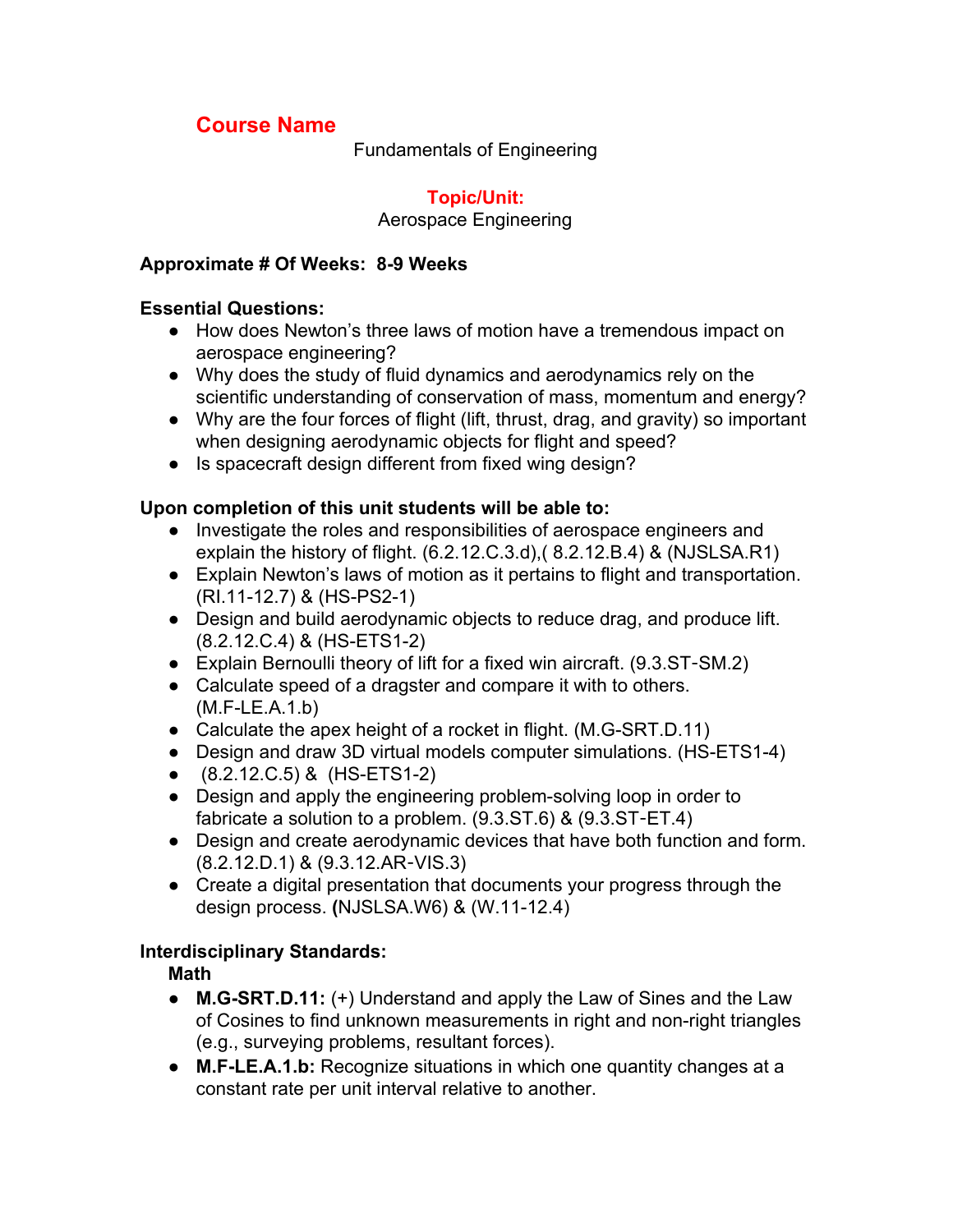## **English Language Arts**

- **NJSLSA.R1:** Read closely to determine what the text says explicitly and to make logical inferences and relevant connections from it; cite specific textual evidence when writing or speaking to support conclusions drawn from the text.
- **NJSLSA.W6**: Use technology, including the Internet, to produce and publish writing and to interact and collaborate with others.
- **RI.1112.7:** Integrate and evaluate multiple sources of information presented in different media or formats (e.g., visually, quantitatively) as well as in words in order to address a question or solve a problem.
- **W.1112.4:** Produce clear and coherent writing in which the development, organization, and style are appropriate to task, purpose, and audience.

### **Social Studies**

● **6.2.12.C.3.d**: Determine how, and the extent to which, scientific and technological changes, transportation, and new forms of energy brought about massive social, economic, and cultural changes

### **Science**

- **HSPS21:** Analyze data to support the claim that Newton's second law of motion describes the mathematical relationship among the net force on a macroscopic object, its mass, and its acceleration
- HS-ETS1-2: Design a solution to a complex real-world problem by breaking it down into smaller, more manageable problems that can be solved through engineering.
- HS-ETS1-4: Use a computer simulation to model the impact of proposed solutions to a complex real-world problem with numerous criteria and constraints on interactions within and between systems relevant to the problem

### **Technology**

- **8.2.12.B.4:**Investigate a technology used in a given period of history, e.g., stone age, industrial revolution or information age, and identify their impact and how they may have changed to meet human needs and wants.
- **8.2.12.C.4:** Explain and identify interdependent systems and their functions.
- **8.2.12.C.5:** Create scaled engineering drawings of products both manually and digitally with materials and measurements labeled.
- **8.2.12.D.1:** Design and create a prototype to solve a real world problem using a design process, identify constraints addressed during the creation of the prototype, identify trade-offs made, and present the solution for peer review.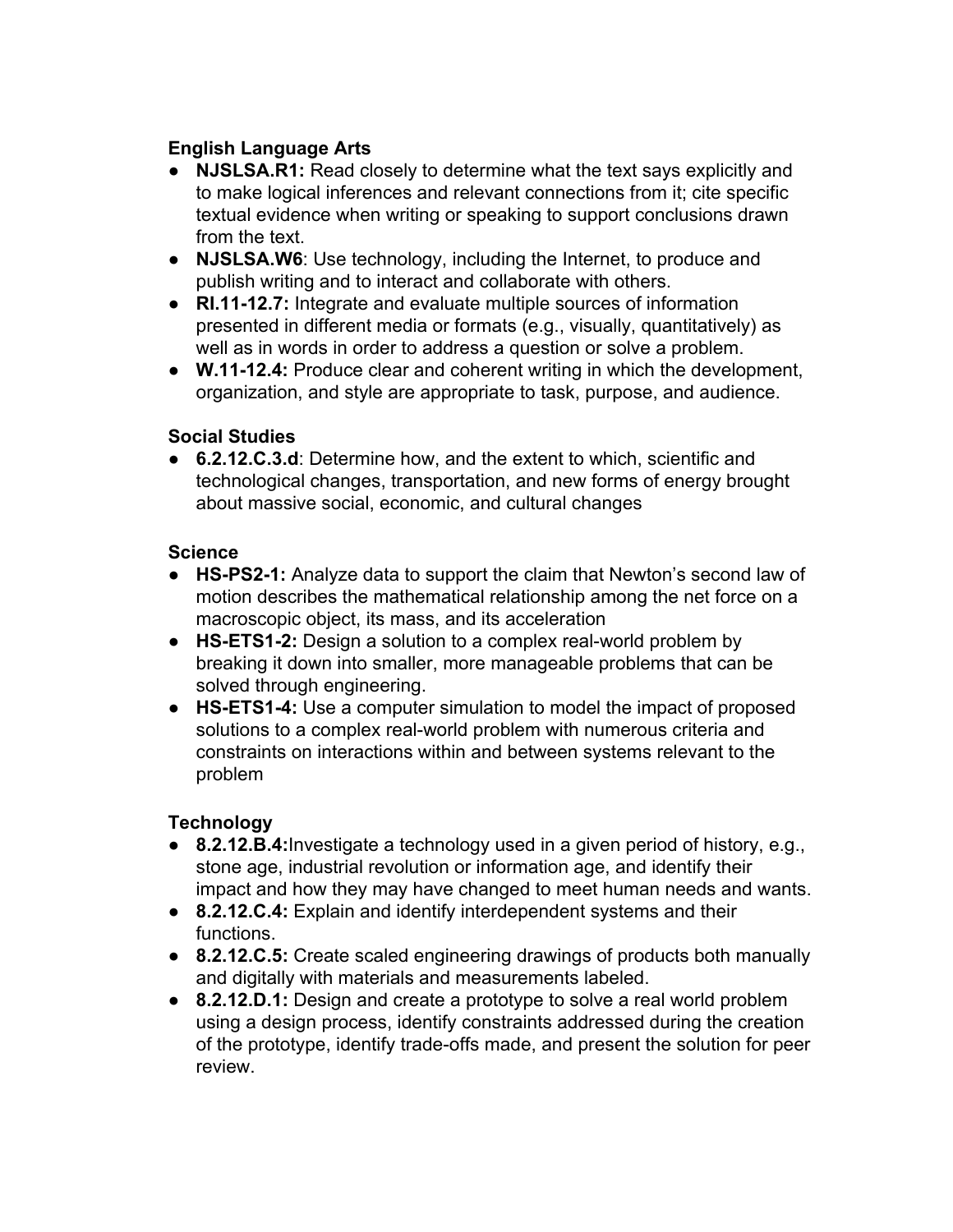#### **Career and Technical Education**

- **9.3.ST.6:** Demonstrate technical skills needed in a chosen STEM field.
- 9.3.ST-ET.4: Apply the elements of the design process.
- **9.3.ST**‐**SM.2:** Apply science and mathematics concepts to the development of plans, processes and projects that address real world problems.
- 9.3.12.AR-VIS.3: Analyze and create two and three-dimensional visual art forms using various media.

### **Activities:**

- Students will develop drawing plans for aerodynamic objects.
- Students will use analysis software to design planes, dragsters and rockets.
- Students will discuss issues in the Aerodynamic Engineering field.
- Students will test designs and analyze their efficiencies based on time, speed and distance.
- Use Autodesk Inventor to create virtual models.
- Research and document projects and suggest methods of improvements.
- Students will create an Aerospace Engineering section for the engineering class digital notebook.

#### **STEAM Activities:**

- Planes: Students will build, fly, and adjust (trim) a model to make long endurance flights inside a contained airspace. The delta will be used for the in class project. Next design an original self-propelled plan that achieves the longest flight time. Evaluation is based on the duration of flight. A bonus of ten (10) seconds is added to the flight time per flight if the airplane successfully lands on its wheels and comes to a rest on its wheels. (Based on the TSA Flight Endurance Challenge)
- Dragsters: Students will design and construct an aerodynamic shaped CO2 powered dragster from a wood blank that will race down a guide wire and be clock for it max speed. It will also be raced against other students' cars to determine the fast car. (Based on the TSA Dragster design)
- Rockets: Students will build and test rockets to determine the highest flight. They will apply a trigonometry formula to find the height of the flight (opposite) based on the distance away on the ground (adjacent) and angle of the theta.

### **Enrichment Activities**:

- Students will measure and draw common parts of aeronautic systems using parametric software.
- Students may participate in state competitions (TSA) for CO2 dragster design and Flight Endurance.
- A prototype of the dragster can be printed using the school's 3D printer.